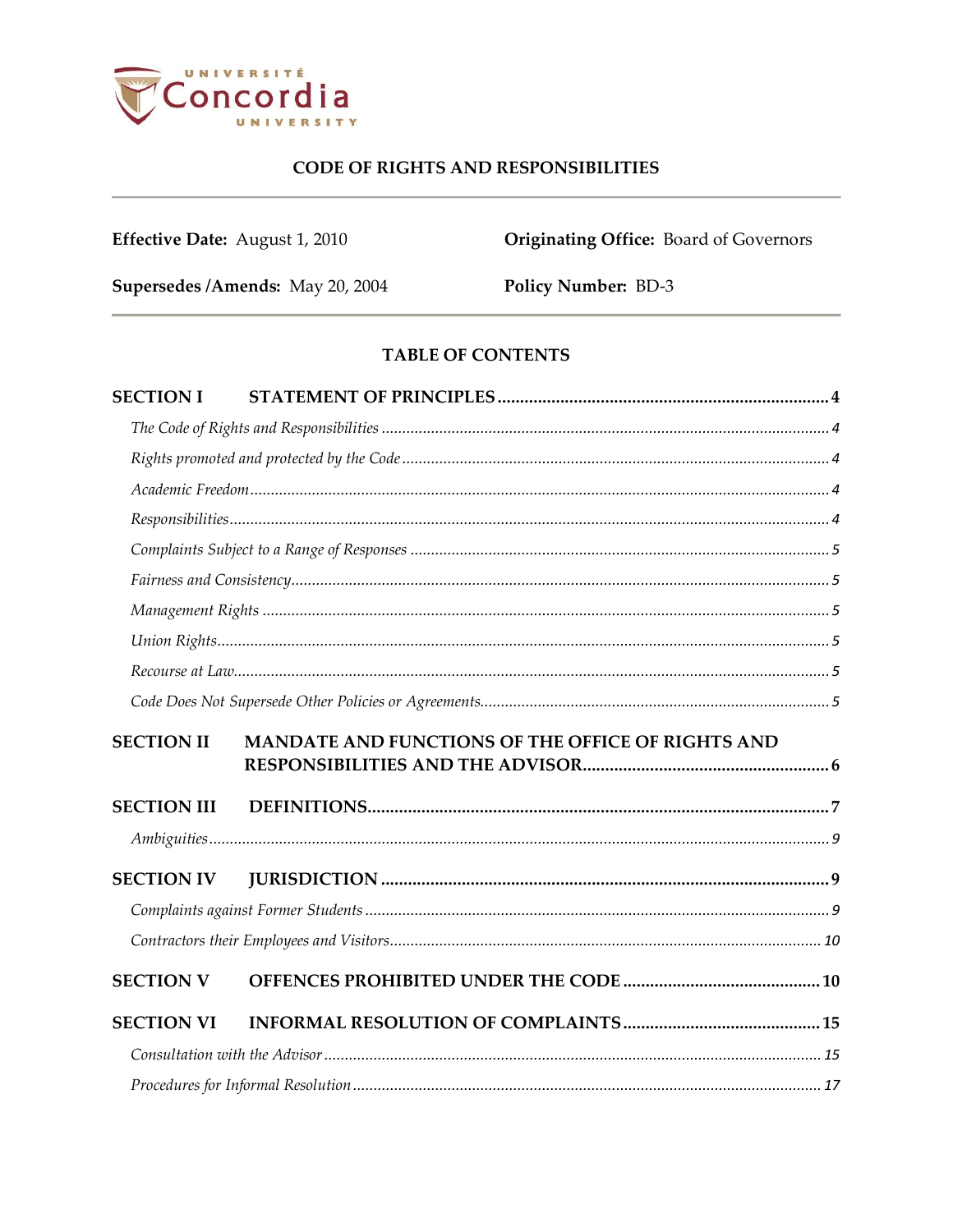

| Page 2 of 34 |  |  |  |
|--------------|--|--|--|
|--------------|--|--|--|

| <b>SECTION VII</b> | PROCEDURES FOR ADJUDICATING FORMAL COMPLAINTS                                                                                                                        |  |
|--------------------|----------------------------------------------------------------------------------------------------------------------------------------------------------------------|--|
|                    |                                                                                                                                                                      |  |
|                    |                                                                                                                                                                      |  |
|                    |                                                                                                                                                                      |  |
|                    |                                                                                                                                                                      |  |
|                    |                                                                                                                                                                      |  |
|                    |                                                                                                                                                                      |  |
|                    |                                                                                                                                                                      |  |
|                    |                                                                                                                                                                      |  |
|                    | SECTION VIII PROCEDURES FOR RESPONDING TO FORMAL COMPLAINTS MADE<br>AGAINST FACULTY, ADMINISTRATIVE OR SUPPORT STAFF<br>MEMBERS OR MEMBERS OF THE ADMINISTRATION  26 |  |
|                    |                                                                                                                                                                      |  |
|                    |                                                                                                                                                                      |  |
|                    | Initiating a Formal Complaint against a Faculty, Administrative or Support Staff Member or against a Member                                                          |  |
|                    |                                                                                                                                                                      |  |
|                    |                                                                                                                                                                      |  |
|                    | Files of Formal Complaints against Faculty, Administrative and Support Staff Members or Members of the                                                               |  |
| <b>SECTION IX</b>  |                                                                                                                                                                      |  |
|                    |                                                                                                                                                                      |  |
|                    |                                                                                                                                                                      |  |
|                    |                                                                                                                                                                      |  |
|                    |                                                                                                                                                                      |  |
|                    |                                                                                                                                                                      |  |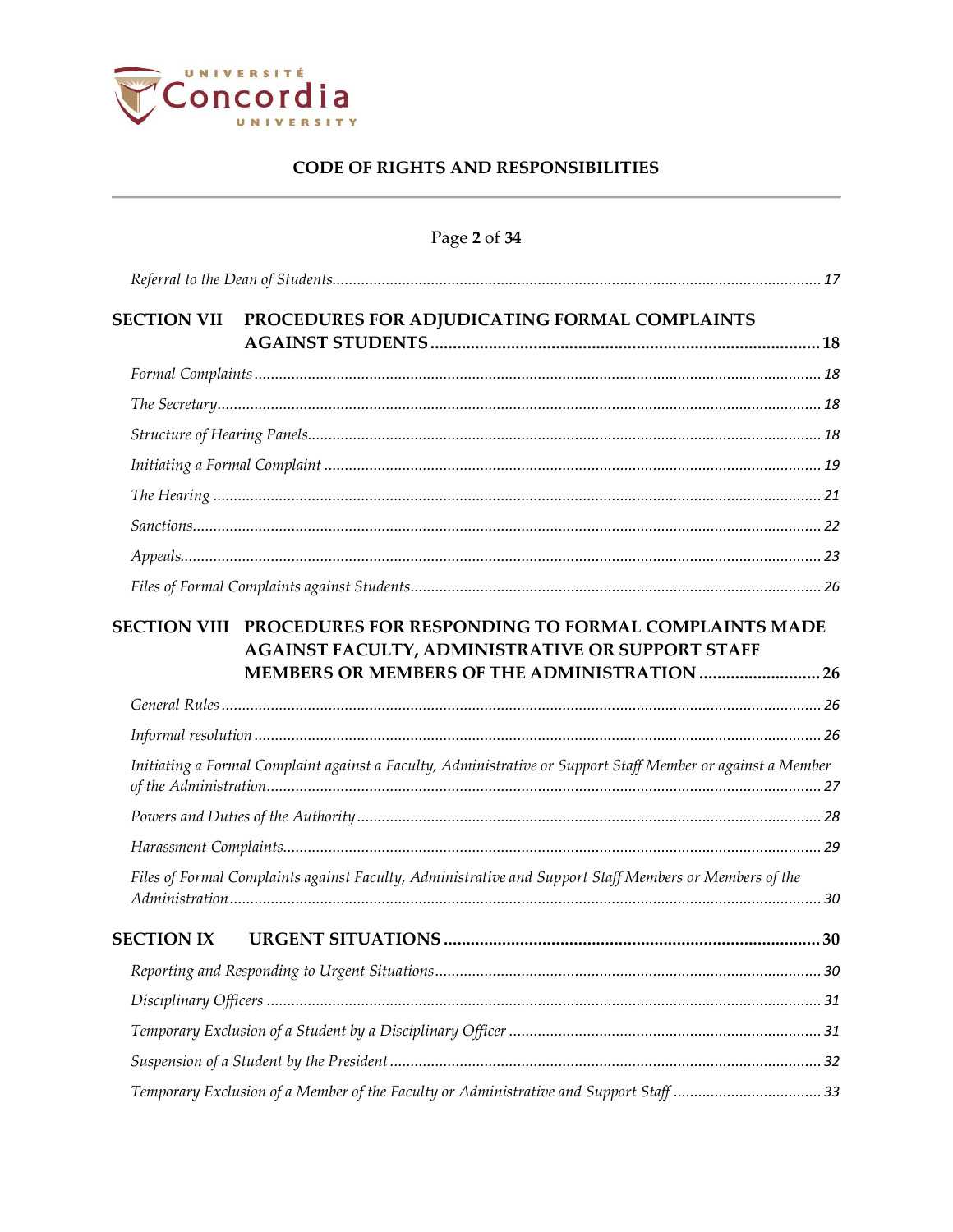

# Page 3 of 34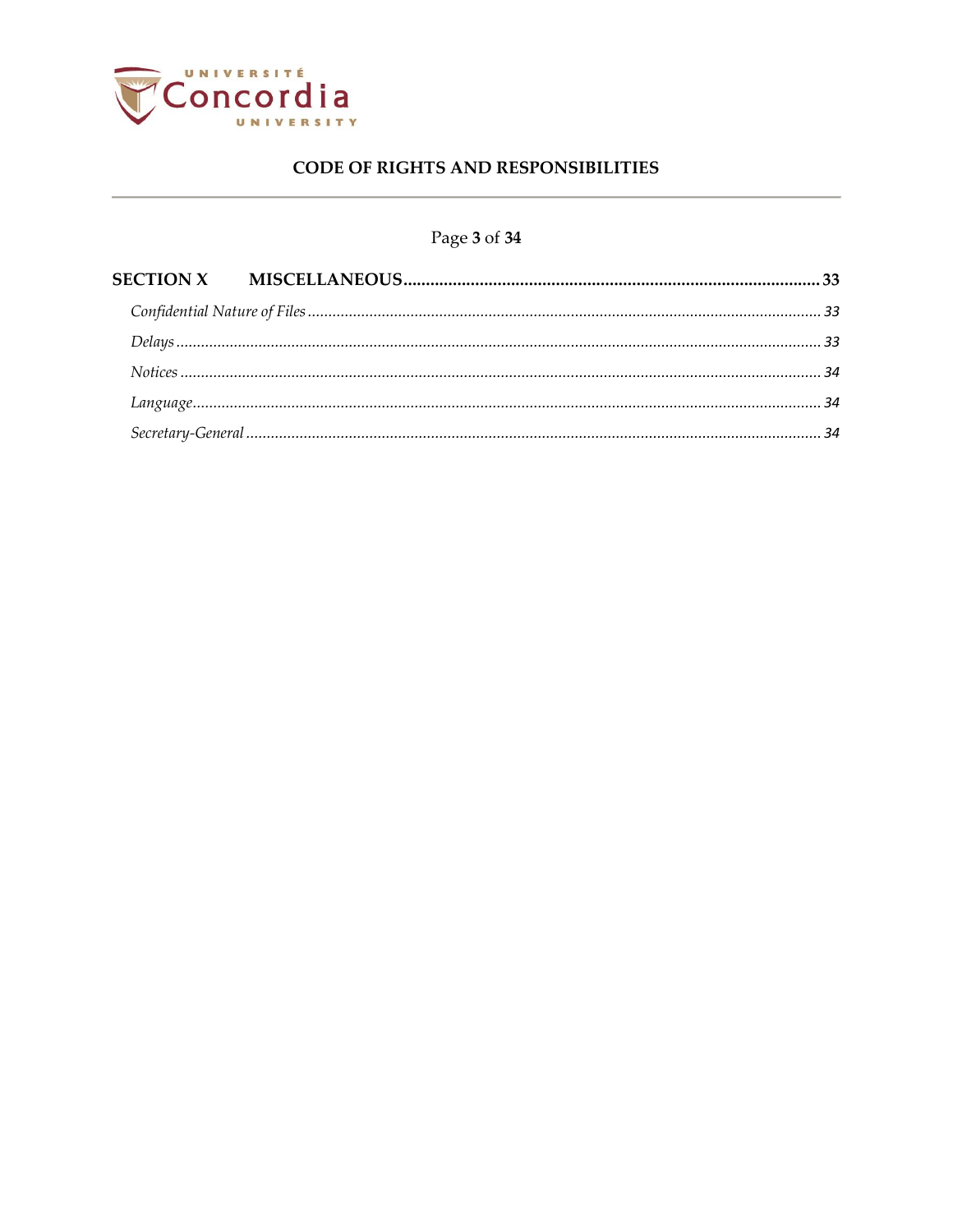

#### Page **4** of **34**

### <span id="page-3-0"></span>**SECTION I STATEMENT OF PRINCIPLES**

#### <span id="page-3-1"></span>**The Code of Rights and Responsibilities**

<span id="page-3-5"></span>1. The Code of Rights and Responsibilities ("the Code") has, as its grounding principles, the values of civility, equity, respect, non-discrimination and an appreciation of diversity as manifested within Concordia University ("the University") and within society-atlarge.

### <span id="page-3-2"></span>**Rights promoted and protected by the Code**

- 2. All Members of the University, as defined in Section III of the Code, may reasonably expect to pursue their work, studies and other activities related to University life in a safe and civil environment. As such, neither the University nor any of its Members shall condone any conduct which adversely affects the University or any of its Members.
- 3. All Members have the freedom of conscience and religion; freedom of thought, belief, opinion and expression; freedom of peaceful assembly and freedom of association, the whole subject to the limits recognized by law and [University policies](http://www.concordia.ca/about/policies.html) and procedures.

#### <span id="page-3-3"></span>**Academic Freedom**

4. The Code is not to be applied in such a way as to detract from the right of Members to engage in the frank discussion of potentially controversial matters, such as race, sex, sexual orientation, gender identity, politics or religion. Furthermore, the Code shall not be interpreted in such a way as to limit the use of legitimate instructional techniques, such as irony, argument, conjecture and refutation, or the assignment of readings, which may present a controversial point of view. The Code also recognizes the right to teach, within the bounds of the course calendar description and requirements of competence, and to conduct research and to engage in creative activity according to one's best judgment.

### <span id="page-3-4"></span>**Responsibilities**

5. All Members are expected to refrain from violating the Code and those who have supervisory authority over others bear a particular responsibility to act in a timely and effective manner when they become aware of any alleged violation of the Code.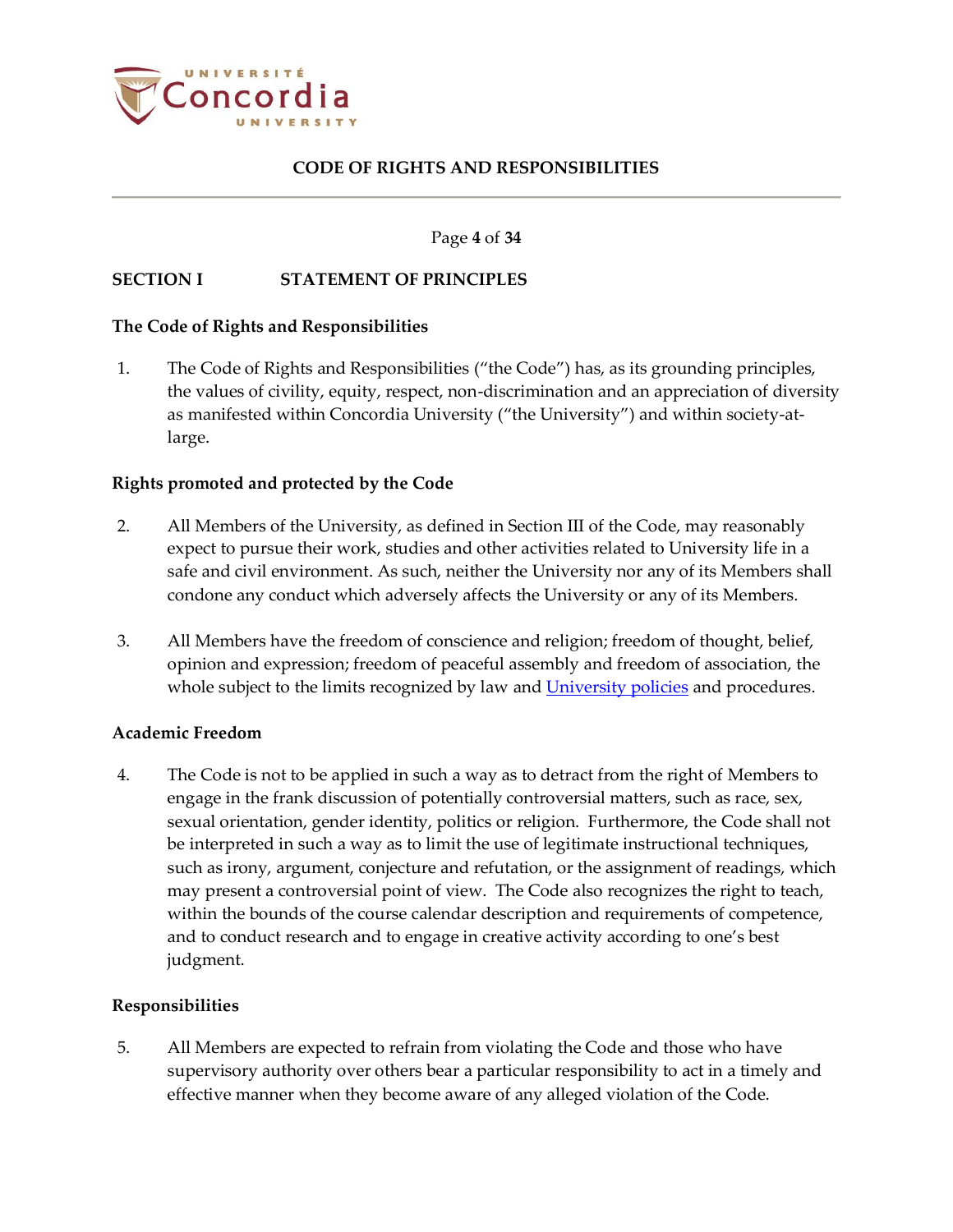

#### Page **5** of **34**

#### <span id="page-4-0"></span>**Complaints Subject to a Range of Responses**

6. In keeping with its desire to settle conflicts in an effective and constructive manner, the University and its Members shall endeavour to seek an appropriate response to any alleged violations of the Code, ranging from the use of informal methods of conflict resolution to formal procedures for adjudicating complaints. Every attempt shall be made to use remedies and sanctions that restore harmony, collegiality and cooperation between Members.

#### <span id="page-4-1"></span>**Fairness and Consistency**

7. Complaints made under the Code shall be adjudicated in a manner that is consistent with the principles of natural justice and fair for all parties, regardless of constituency. The principles of natural justice may be defined broadly as the right to be heard, the obligation to hear the other side and decisions to be made untainted by bias.

#### <span id="page-4-2"></span>**Management Rights**

8. The Code is not to be applied in such a way as to detract from the right and duty of those with supervisory authority to manage and, if necessary, to discipline Members in accordance wit[h collective or employee agreements](https://www.concordia.ca/hr/dept/employee-labour-relations/labour-agreements-collective-bargaining.html) an[d University policies](http://www.concordia.ca/about/policies.html) and procedures.

### <span id="page-4-3"></span>**Union Rights**

<span id="page-4-6"></span>9. The Code is not to be applied in such a way as to detract from the rights of unions or employee associations to defend the interests of their members and to exercise their rights under a [collective or employee agreement.](https://www.concordia.ca/hr/dept/employee-labour-relations/labour-agreements-collective-bargaining.html)

#### <span id="page-4-4"></span>**Recourse at Law**

<span id="page-4-7"></span>10. The Code does not detract from the right of Members to seek recourse at law.

### <span id="page-4-5"></span>**Code Does Not Supersede Other Policies or Agreements**

<span id="page-4-8"></span>11. Nothing in the Code shall replace or supersede any complaint, grievance or appeal procedure set out in any [collective or employee agreement](https://www.concordia.ca/hr/dept/employee-labour-relations/labour-agreements-collective-bargaining.html) to which the University is a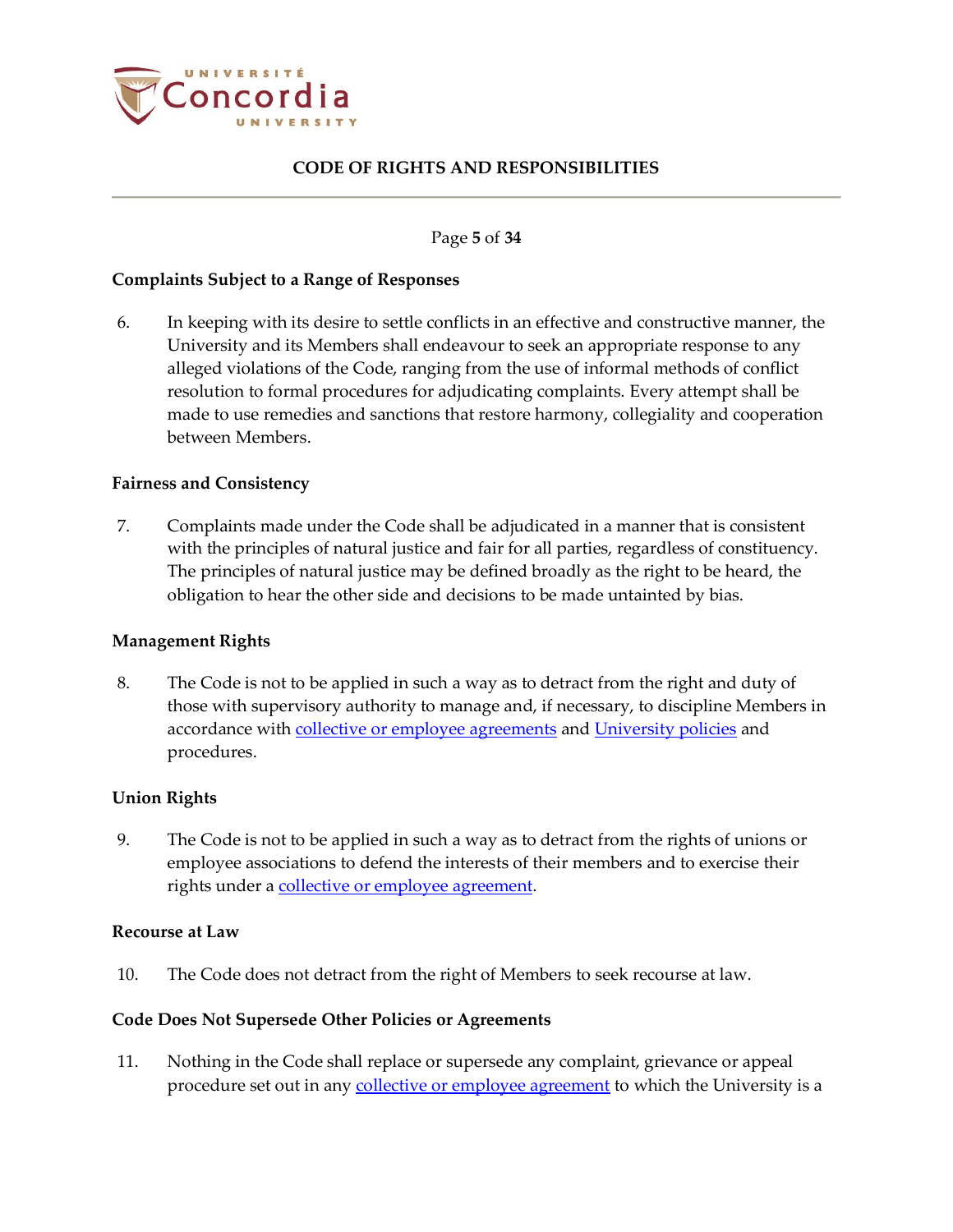

Page **6** of **34**

party, the [Academic Code of Conduct,](http://www.concordia.ca/content/dam/common/docs/policies/official-policies/Academic-Code-Conduct-2015.pdf) the [University Calendars](http://www.concordia.ca/academics/undergraduate/calendar.html) or other [University](http://www.concordia.ca/about/policies.html)  [policies](http://www.concordia.ca/about/policies.html) or procedures.

# <span id="page-5-0"></span>**SECTION II MANDATE AND FUNCTIONS OF THE OFFICE OF RIGHTS AND RESPONSIBILITIES AND THE ADVISOR**

- 12. The mandate of the Office of Rights and Responsibilities ("the Office") is to assist Members in resolving incidents involving an alleged violation of the Code in an effective and constructive manner. Such assistance is available both to Members who believe that they have been subjected to conduct that violates the Code and to those with supervisory authority who are called upon to respond to incidents of such conduct. The operations of the Office are directed by the Advisor on Rights and Responsibilities ("the Advisor").
- 13. The Advisor shall actively promote, through education and direct intervention, the values outlined in **article 1** while carrying out all duties described in the Code. The Advisor shall be impartial in the exercise of his/her duties, shall respect the confidentiality of all who seek assistance from the Office, and shall do so in a nonjudgmental manner. The Administration of the University shall respect the independence of the Office as it carries out its duties.
- 14. The Advisor shall advise, assist and support Members who are experiencing behavioural problems from another Member, as described in the Offences section of the Code, and shall endeavor to seek an appropriate response to any alleged violation. Responses may range from the use of informal dispute resolution methods to formal procedures for adjudicating complaints.
- 15. The Advisor may, when warranted, make recommendations to University authorities regarding situations within a unit, department, faculty, or the University as a whole, which have the general effect of violating the rights of Members to pursue his/her work, study and other activities related to University life in a safe and civil manner in keeping with the values espoused by the University and outlined in the Code.
- 16. The Advisor shall submit an annual report to the Secretary-General by November 1 of each year covering the previous academic year. The report shall detail the activities of the Office, including statistics on all complaints received, and make recommendations, as necessary, with regard to either the Code or the operations of the Office. The report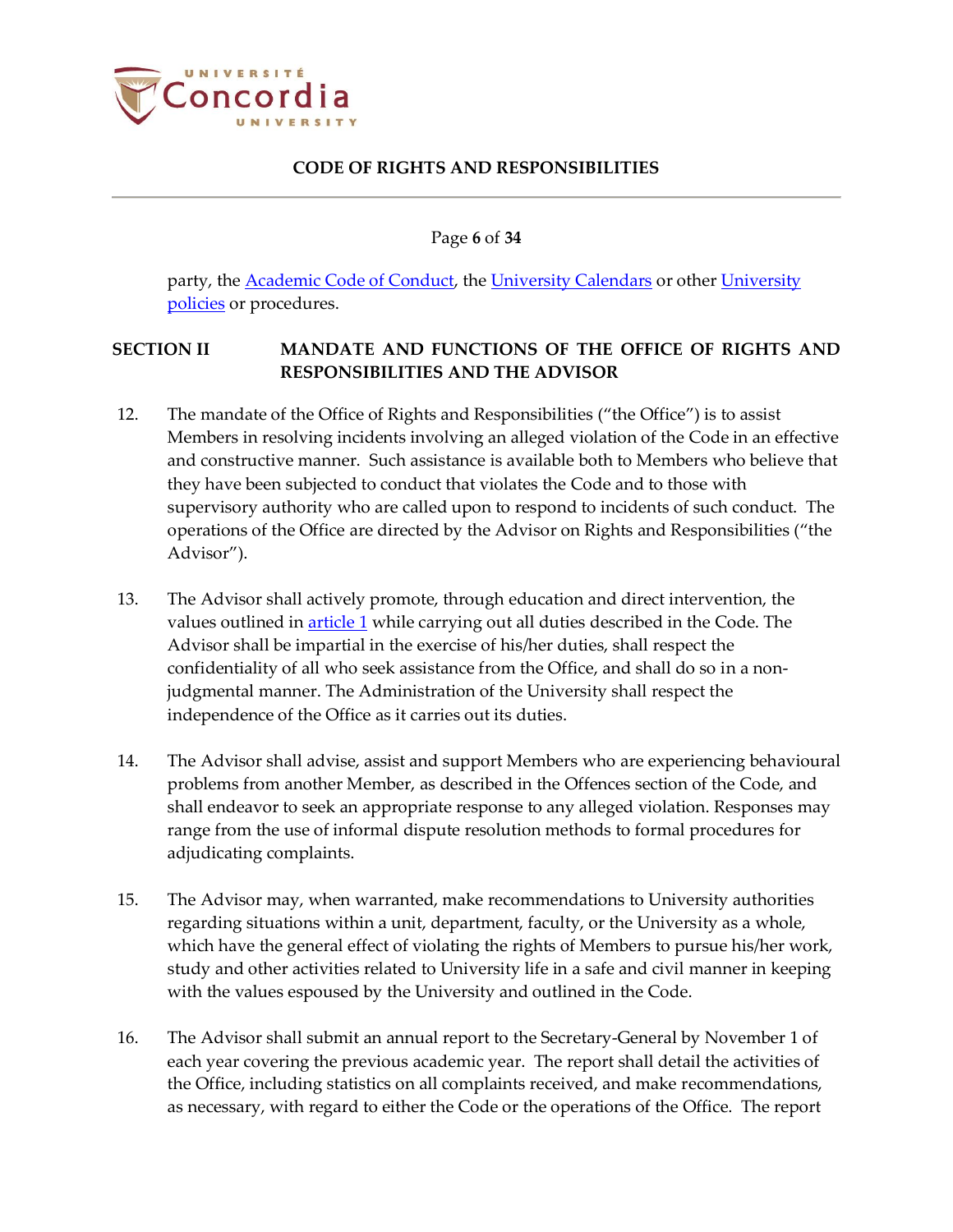

#### Page **7** of **34**

shall be published in the University's newspaper and shall be submitted, for information purposes, to the Senate and Board of Governors.

- 17. If a Member considers that the Advisor has failed to follow the procedures outlined in the Code with respect to any matter to which the Member has been a party, he/she may submit a written complaint, detailing the alleged procedural failure, to the Secretary-General. The written complaint shall be investigated and the Member shall be informed of the results of the investigation, normally within fifteen (15) Days of the receipt of the complaint.
- 18. The Advisor shall be appointed by and shall report to the Secretary-General upon the recommendation of an advisory committee, composed of representatives of the University constituencies, including at least one (1) undergraduate and one (1) graduate student, struck for this purpose.
- 19. The appointment shall be made for an initial term of two years, renewable for further terms of five years. During the fourth year of each such term, the Secretary-General shall appoint an appraisal committee, composed of representatives of the University constituencies, including at least one (1) undergraduate and one (1) graduate student, which shall:
	- a) review the operations of the Office;
	- b) make recommendations with respect to the Office;
	- c) make a recommendation with respect to the renewal of the Advisor.

This review shall include, but shall not be limited to, consultations with the University community as well as an external appraisal.

#### <span id="page-6-0"></span>**SECTION III DEFINITIONS**

20. For the purposes of the Code:

"Authority" means the individual to whom a complaint must be submitted under the terms of a Respondent's [collective or employee agreement](https://www.concordia.ca/hr/dept/employee-labour-relations/labour-agreements-collective-bargaining.html) or relevant [University policy.](http://www.concordia.ca/about/policies.html)

"Days" means working days, which excludes weekends, holidays and other days during which the University is closed.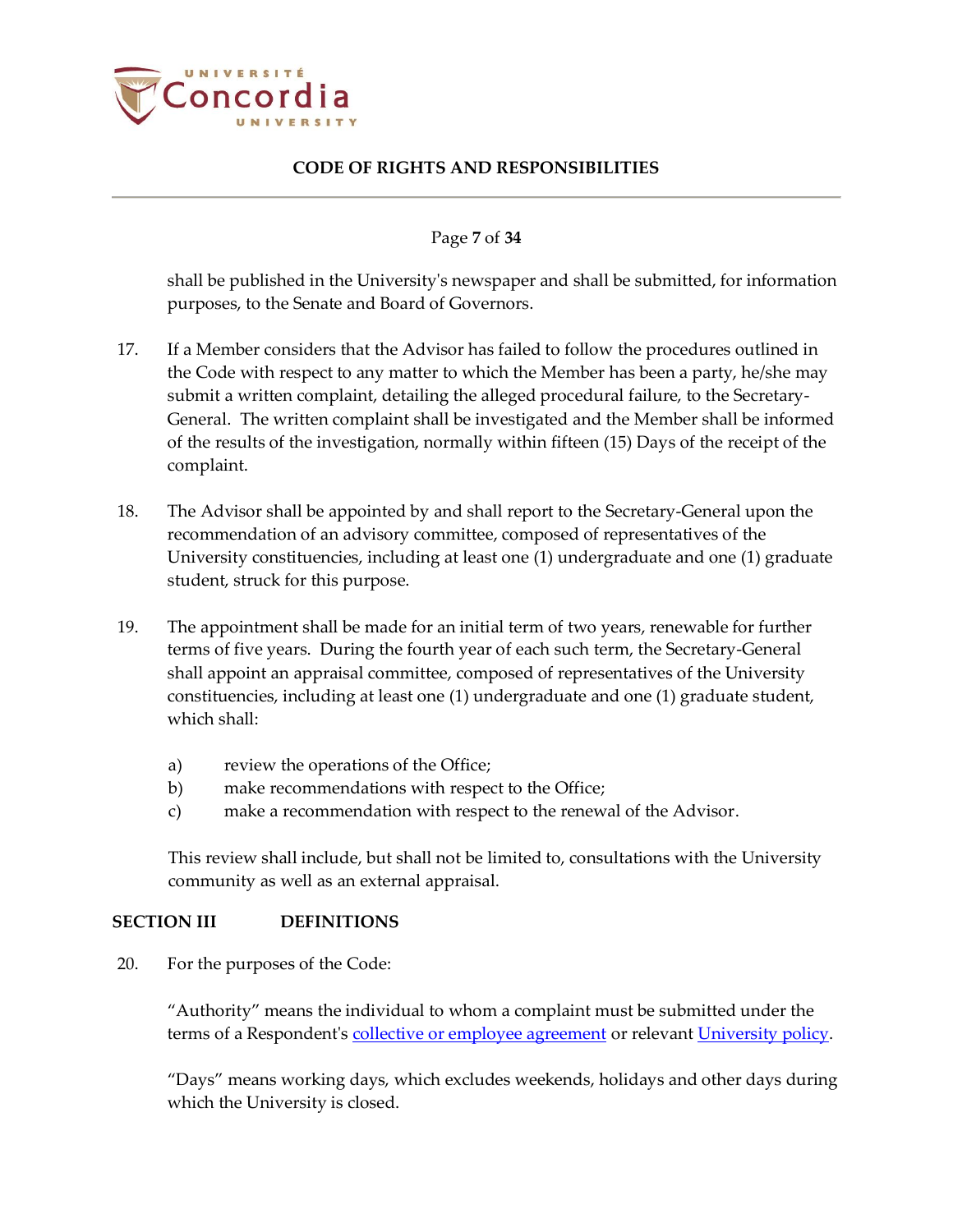

### Page **8** of **34**

"Expulsion" or "to Expel" means the termination of all of the Member's rights and privileges as a Student at the University, including the right to enter and be on University property. Expulsion shall be recorded on the Member's transcript as follows: "Required to withdraw. May request to be considered for re-admission after five (5) years from the date of expulsion pursuant to the Code of Rights and Responsibilities". The Student may submit a written request to the Provost and Vice-President, Academic Affairs to be considered for re-admission after a period of five (5) years from the date of the expulsion.

"Investigator" refers to a person, external to the University, chosen to conduct an investigation into a complaint of harassment made against a non-Student Member, in accordance with **article 108** of the Code.

"Member" means faculty members, employees, administrative and support staff, postdoctoral fellows, members of the administration, students (as defined below) and all other students, interns, stagiaires or researchers including but not limited to exchange students, visiting students, interns or researchers. "Student" means:

- any person registered in any academic program on a full-time or part-time basis
- any person admitted as an independent student, during the semester in which the person is registered in at least one course as well as the semester immediately following
- any person registered in a non-credit course for the duration of the course only
- any person registered as an Auditor in a credit or non-credit course for the duration of the course only
- any person registered as a student at another university who has written approval from his/her home university to take courses at the University for the semester during which the person is registered in at least one course at the University.

A person ceases to be a Student:

- upon graduation; or
- three consecutive semesters after he/she was last registered in at least one (1) course; or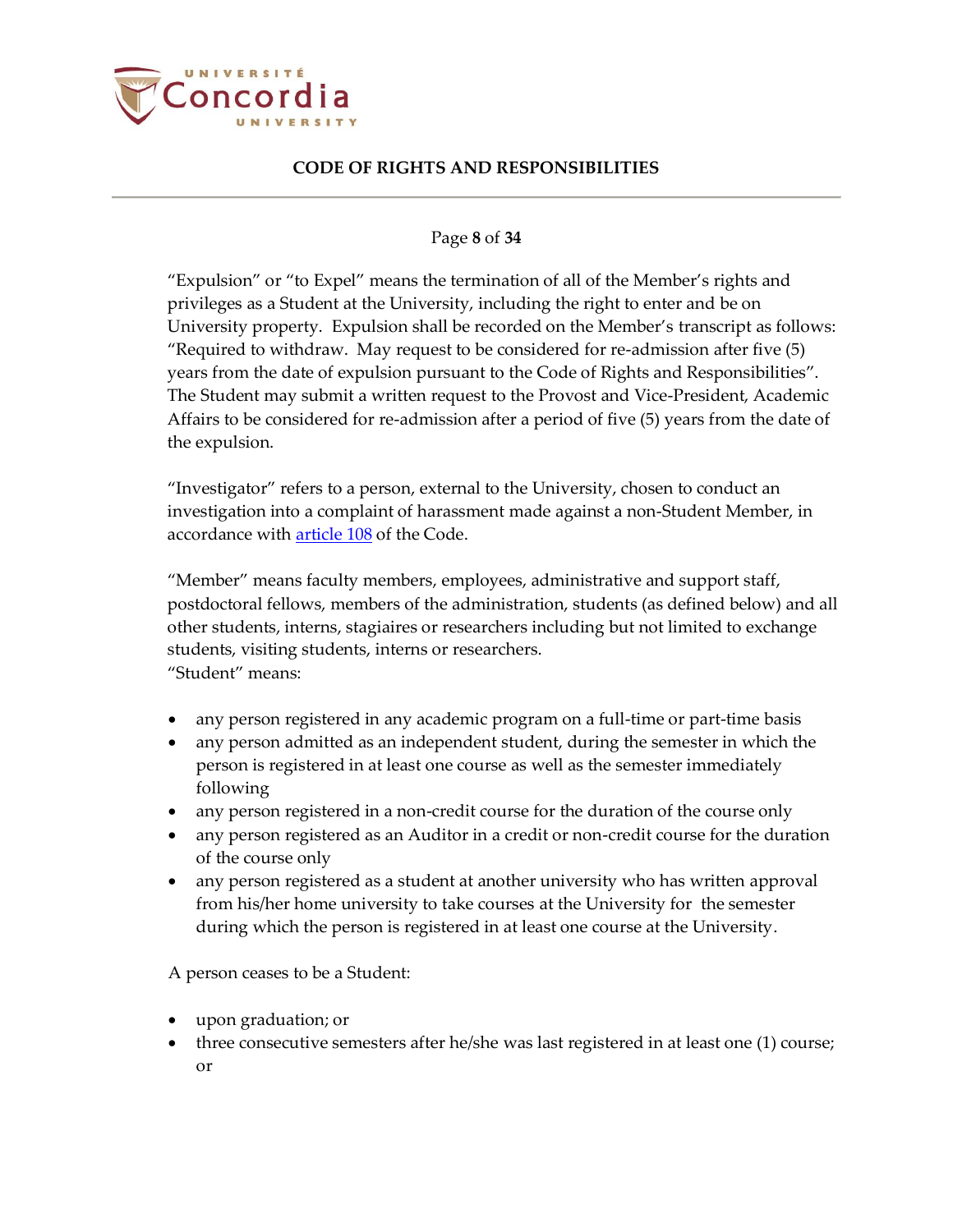

### Page **9** of **34**

 at the end of the semester during which such person is declared in failed standing and is no longer entitled to register in any course at the University. "Suspension" or "to Suspend" means the withdrawal of such University privileges of a Student as are specified by the President or the Hearing Panel. If no particular privileges are specified, "Suspension" shall entail the withdrawal of all University privileges, including the right to write examinations and the right to enter and be upon University premises, in which case the Student may only come upon University premises for a specified purpose, previously authorized in writing by a Disciplinary Officer. Suspension shall be recorded on the academic transcript as follows: "Required to withdraw. May not resume studies until (date)". At the date for resumption of studies, the notation shall be removed from the transcript but shall continue to be maintained in the confidential files of the Dean of Students. The maximum length of a Suspension shall be two (2) years, after which the Student may resume his/her studies at the next possible term, providing that all imposed conditions (if any) have been fulfilled.

### <span id="page-8-0"></span>**Ambiguities**

21. Wherever there is doubt or ambiguity regarding any provision of the Code or the procedure to be followed, that interpretation or procedure which appears to be most equitable and consistent with the general purposes and philosophy of the Code shall be adopted. Except for those terms specifically defined in this Code, the terms used shall have their usual meanings.

### <span id="page-8-1"></span>**SECTION IV JURISDICTION**

<span id="page-8-3"></span>22. Complaints with respect to a violation of the Code may be made by Members in relation to the conduct of other Members where the Member complaining ("the Complainant") is directly affected by the conduct in question. As well, the University, through its Disciplinary Officers, may make a complaint on its own behalf against a Member in relation to conduct against another Member or non-Member. The alleged violation must have taken place on University premises, either rented or owned, or on other premises in the course of any University-sponsored activity or event.

### <span id="page-8-2"></span>**Complaints against Former Students**

23. In cases involving a Student's conduct, the person need only have been a Student at the time of the alleged violation of the Code. If any proceedings under the Code cannot be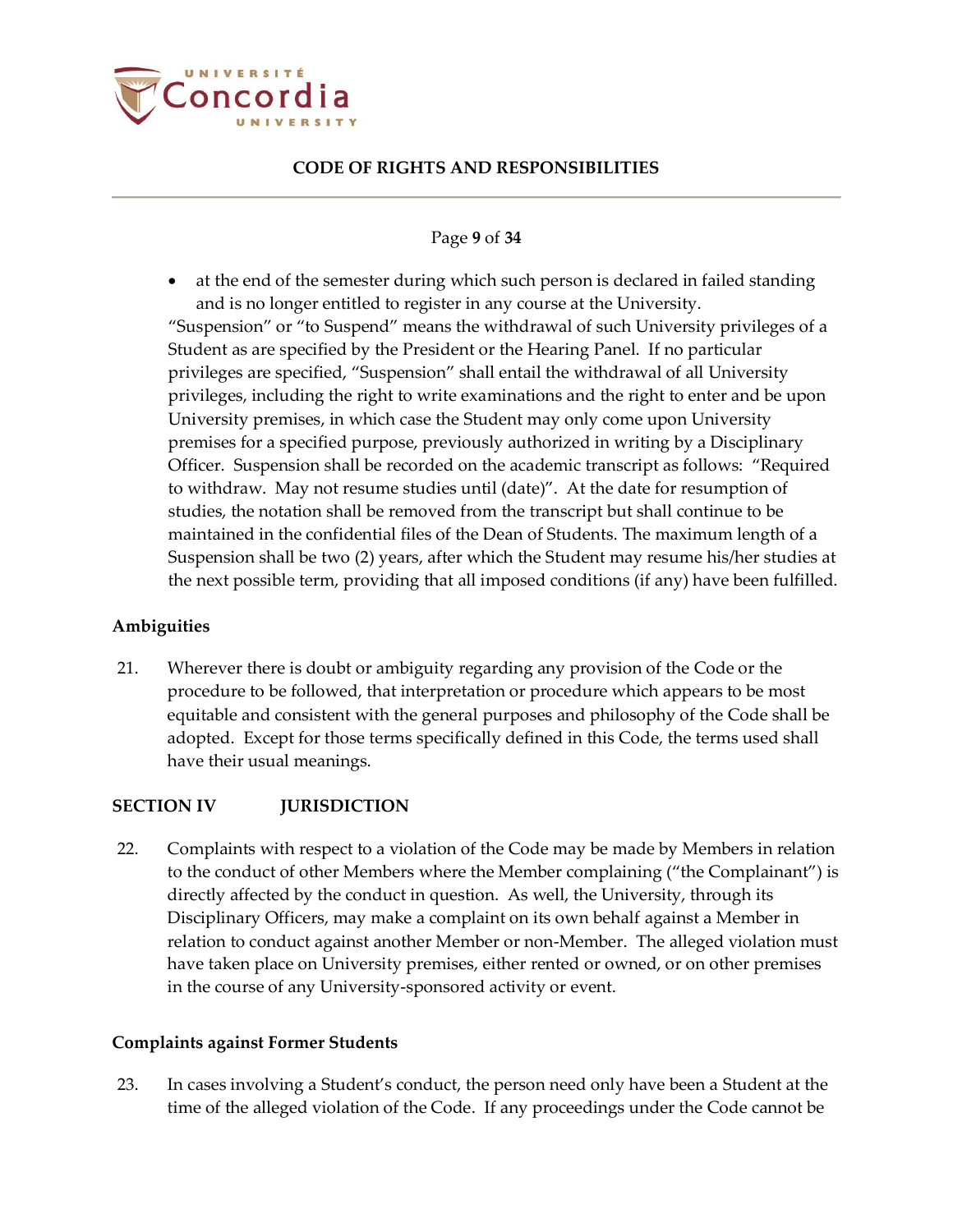

#### Page **10** of **34**

initiated or completed because a Student has graduated or ceases to be a Student in accordance with the definition contained in Section III of the Code, the proceedings shall continue if the person registers again or, in the case of a person who has graduated, if the alleged offence, if proven, would impugn the validity of the degree conferred.

24. If a complaint has been upheld against a Student who later graduates or ceases to be a Student in accordance with the definition contained in Section III of the Code, prior to the fulfillment of the sanction imposed, a notation shall be made on his/her academic record only indicating the sanction under the Code and that he/she cannot pursue further studies at the University until such time as the sanction imposed has been fulfilled or until he/she has made suitable arrangements with the Dean of Students to fulfill the sanction.

#### <span id="page-9-0"></span>**Contractors their Employees and Visitors**

25. Contractors, their employees and representatives, and visitors to the University as well as any other persons associated with or taking courses at the University or on University premises are expected to conduct themselves in a manner consistent with the Code. Violations of the Code by such persons may be dealt with, where applicable, as potential breaches of contract and, in addition, the President, and any other person designated by the President, may exclude each such person from any University premises and take any other steps that may be appropriate. Should such persons believe that they have been subjected to conduct on University premises in violation of the Code, they may consult the Advisor for advice.

### <span id="page-9-1"></span>**SECTION V OFFENCES PROHIBITED UNDER THE CODE**

- 26. The primary purpose of the Code is to promote and protect the values of civility, equity, respect, non-discrimination, and an appreciation of diversity as manifested within the University and to support Members who have experienced, or are experiencing, conduct that violates these fundamental values.
- 27. No Member who seeks the services of, files a complaint with, or cooperates in any manner with the Advisor, shall be subject to any reprisals for so doing. The procedure set out in the relevan[t University policy](http://www.concordia.ca/about/policies.html) or [collective or employee agreement](https://www.concordia.ca/hr/dept/employee-labour-relations/labour-agreements-collective-bargaining.html) shall be followed in cases of alleged reprisals.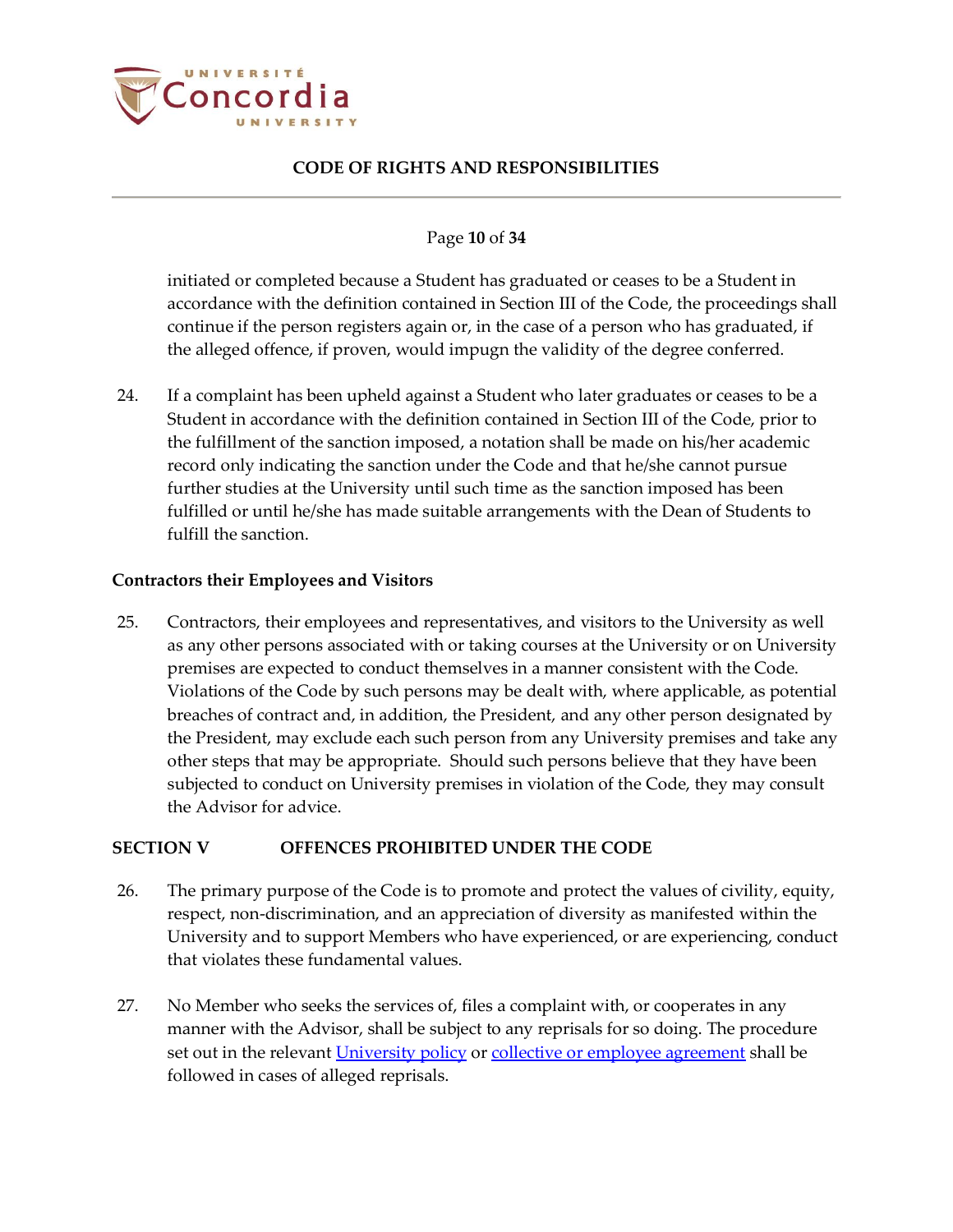

#### Page **11** of **34**

- <span id="page-10-0"></span>28. The following offences represent the core behaviours the Code wishes to address and are prohibited under this Code:
	- a) Harassment

"Harassment" means:

- ii. all forms of repeated or ongoing unwelcome, vexatious conduct, including but not limited to, sexual harassment, psychological harassment or harassment based on a ground prohibited by law directed towards a Member or a group of Members; and
- iii. which may or may not be based upon one of the prohibited grounds specified in the Québec Charter of Human Rights and Freedoms, that is; race, colour, ethnic or national origin, sex, gender identity, pregnancy, sexual orientation, civil status, age, religion, political convictions, language, social condition, handicap or the use of a means to palliate a handicap; and
- iiii. when such conduct has the effect or purpose of unreasonably interfering with a Member's right to pursue his/her work, study or other activities related to University life in a safe and civil manner or of creating an intimidating or hostile environment for such activities.

A single serious incidence of such behaviour may constitute harassment if it has the same consequences and if it produces a lasting harmful effect on the Member.

b) Sexual Harassment

Sexual harassment means a form of harassment which involves conduct of a sexual nature such as, but not limited to, sexual assault, verbal abuse or threats of a sexual nature, unwelcome sexual invitations or requests, demands for sexual favours or unwelcome and repeated innuendoes or taunting about a Member's body or appearance when:

- i. submission to such conduct is made, whether explicitly or implicitly, a term or condition of the Member's employment or educational progress; or
- ii. submission to or rejection of such conduct is used as the basis for an employment or academic decision affecting that Member; or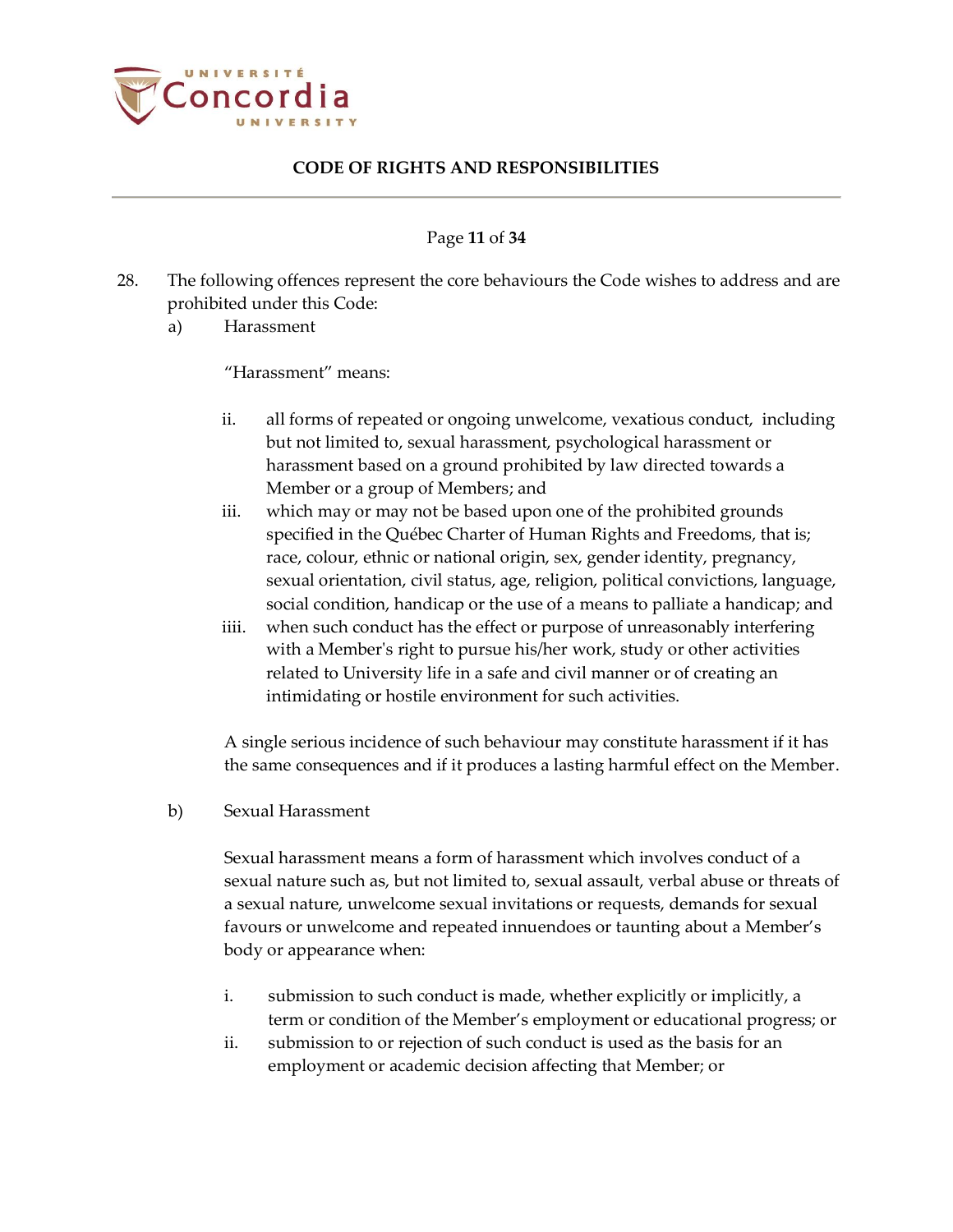

#### Page **12** of **34**

iii. such conduct has the effect or purpose of unreasonably interfering with a Member's right to pursue his/her work, study or other activities related to University life in a safe and civil manner or of creating an intimidating or hostile environment for such activities.

A single serious incidence of such behaviour may constitute harassment if it has the same consequences and if it produces a lasting harmful effect on the Member.

c) Psychological Harassment

"Psychological harassment" is a specific type of harassment formally recognized in the law and means vexatious behaviour in the form of repeated conduct, written or verbal comments, actions or gestures against a Member which:

- i. are hostile or unwanted; and
- ii. affect the Member's dignity or psychological or physical integrity; and
- iii. have the effect or purpose of unreasonably interfering with a Member's right to pursue his/her work, study or other activities related to University life in a safe and civil manner or of creating an intimidating or hostile environment for such activities..

A single serious incidence of such behaviour may constitute psychological harassment if it has the same consequences and if it produces a lasting harmful effect on the Member.

d) Discrimination

"Discrimination" means:

- i. treatment which has the effect or purpose of imposing burdens, barriers, obligations or disadvantages on a Member or group of Members; and
- ii. for which there is no bona fide and reasonable justification; and
- iii. when such treatment is based on one of the prohibited grounds specified in the Québec Charter of Human Rights and Freedoms, that is; race, colour, ethnic or national origin, sex, gender identity, pregnancy, sexual orientation, civil status, age, religion, political convictions, language, social condition, handicap or the use of a means to palliate a handicap.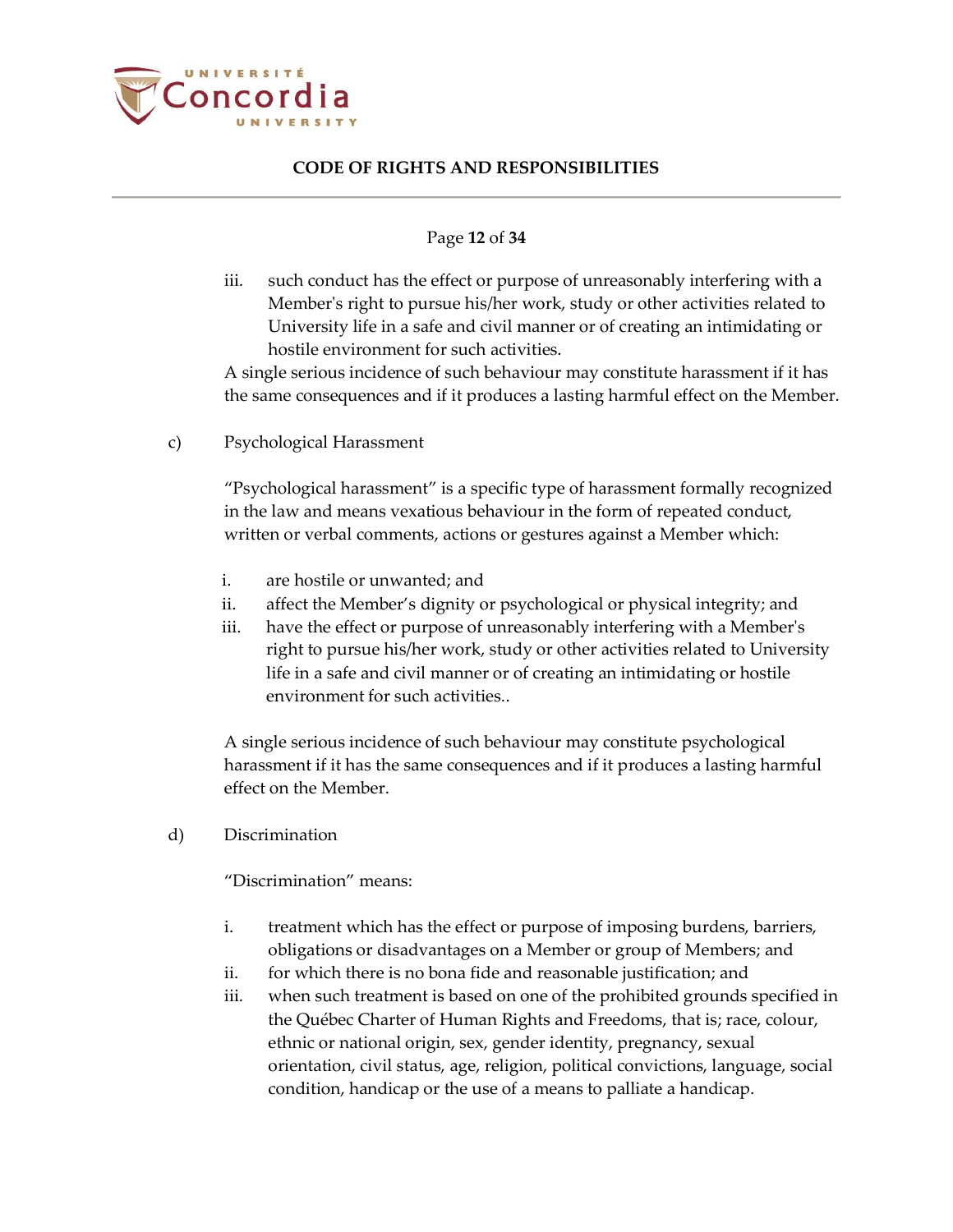

Page **13** of **34**

e) Communication of Discriminatory Matter

It is an offence for a Member to engage in the distribution, communication, publication or public exhibition by any means of any matter deemed to be discriminatory or to expose a person or persons to hatred or contempt by reason of the fact that that person or those persons are identifiable on the basis of a prohibited ground of discrimination, as contemplated under the Québec Charter of Human Rights or under the Canadian Human Rights Act, and for which there is no bona fide and reasonable justification.

f) Threatening or Violent Conduct

"Threatening or violent conduct" means

- i. assaulting another Member; or
- ii. threatening another Member or group of Members with bodily harm or causing another Member or group of Members to have reasonable grounds to fear bodily harm; or
- iii. creating, or threatening to create, a condition, which unnecessarily endangers or threatens the health, safety or well-being of another Member or group of Members or threatens the damage or destruction of property.
- <span id="page-12-0"></span>29. The following offences represent conduct injurious to Members, or to the University as a whole, and are prohibited under the Code:
	- a) "Offences against property" means willfully or recklessly taking, having unauthorized possession of, damaging or destroying any property belonging:
		- i. to the University; or
		- ii. to any Member or group of Members when such property is on University premises or on other premises during the course of a University-sponsored activity or event;
	- b) Knowingly furnishing false information, knowingly making a false accusation or knowingly reporting a false emergency to any University Official or Office;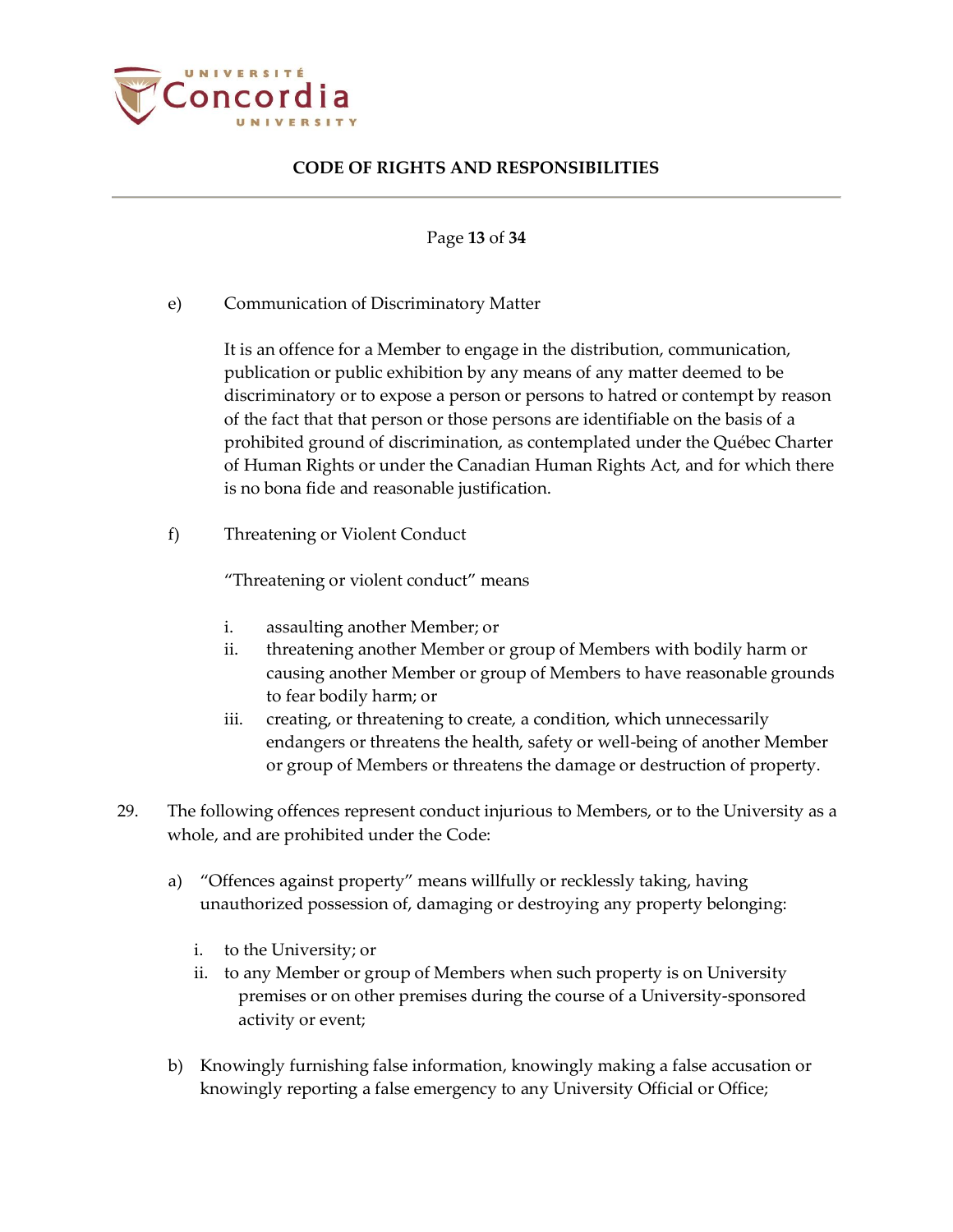

Page **14** of **34**

- c) Maliciously activating fire alarms;
- d) Bomb threats;
- e) Theft or abuse of computing facilities or computer time, including but not limited to: logging into or attempting to log into a server or account without authorized access; accessing data or taking any action to obtain, copy, use, misuse, read or change data, information or services not intended for the Member or the Member's use; unauthorized transfer of a file; use of another individual's account or password; use of computing facilities to interfere with the work of another individual or computing system; attempting to probe, scan or test the vulnerability of a system or network; tampering, hacking, modifying or otherwise corrupting or breaching security or authentication measures; transmitting materials that contain malware such as viruses, Trojan horse software, keyboard loggers; or engage in conduct that could damage, disrupt or otherwise impair or interfere with the functionality or the operation of computing facilities or computer;
- f) Unauthorized entry into any University property;
- g) Obstruction or disruption of teaching, research, administration, study, student disciplinary procedures or other University activity. Notwithstanding the preceding, Members are free to engage in peaceful and orderly protest, demonstration, and picketing that do not disrupt the functions of the University.

For example, peaceful picketing or other activity in any public space that does not impede access nor interfere with the activities in a class or meeting is an acceptable expression of dissent and shall not be considered an infraction of this article.

- h) Camping or lodging on University property other than in authorized facilities;
- i) Forging or, without authority, knowingly altering, using, receiving or possessing University supplies or documents (including without limitation, records, keys, electronic devices or identifications);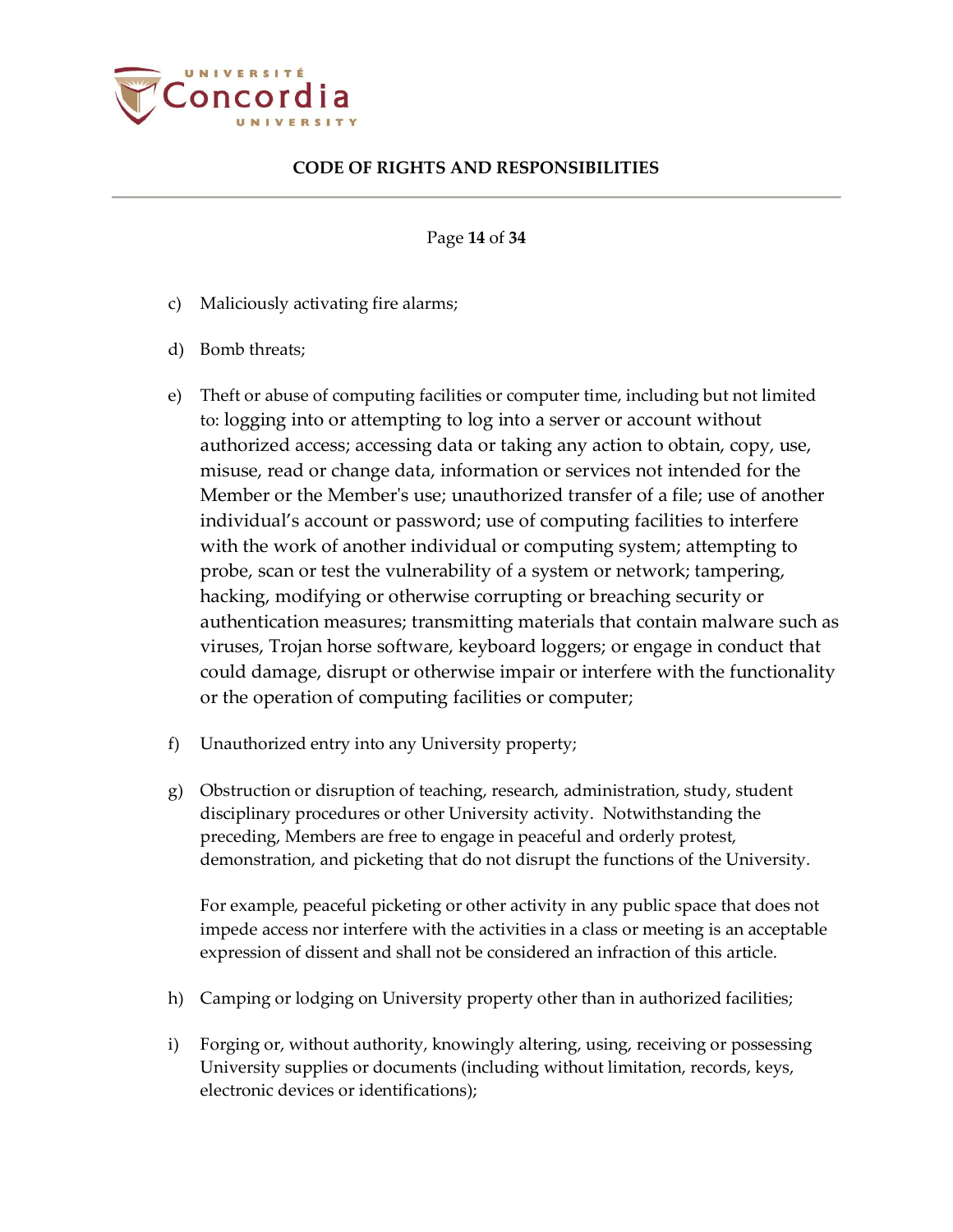

#### Page **15** of **34**

- j) Hazing or any method of pre-initiation or initiation into a student organization or any pastime or amusement engaged in with respect to such an organization which causes, or is likely to cause, bodily danger, physical harm, or personal degradation or disgrace resulting in physical or mental harm;
- k) Unlawful manufacture, distribution, possession, use, sale or the attempted manufacture, distribution, or sale of controlled substances;
- l) Possession, use, threatened use, storage, or manufacture of explosives, firebombs, or other destructive devices;
- m) Possession, use, threatened use, or manufacture of firearms, ammunition, dangerous chemicals or other weapons, except as expressly authorized by law or University regulations;
- n) Unauthorized use or duplication of the University's name, trademarks, logos or seals; and
- o) Any other action that is not specifically described in this Section but which is an offence described in any federal, provincial or municipal law or regulation, which occurs in the University context.

### <span id="page-14-0"></span>**SECTION VI INFORMAL RESOLUTION OF COMPLAINTS**

#### <span id="page-14-1"></span>**Consultation with the Advisor**

- 30. The Advisor shall be impartial in the exercise of his/her functions and shall respect the confidentiality of all parties.
- 31. Members who believe that they have been subjected to conduct that violates the Code may consult the Advisor. The primary goal of the consultation is to assist the Complainant in making an informed choice as to the most appropriate method of resolution.
- 32. Normally, a complaint should be filed with the Advisor within three (3) months of the alleged violation. This period may be extended at the discretion of the Advisor when, in his/her opinion, there are serious and compelling reasons to grant the extension. If the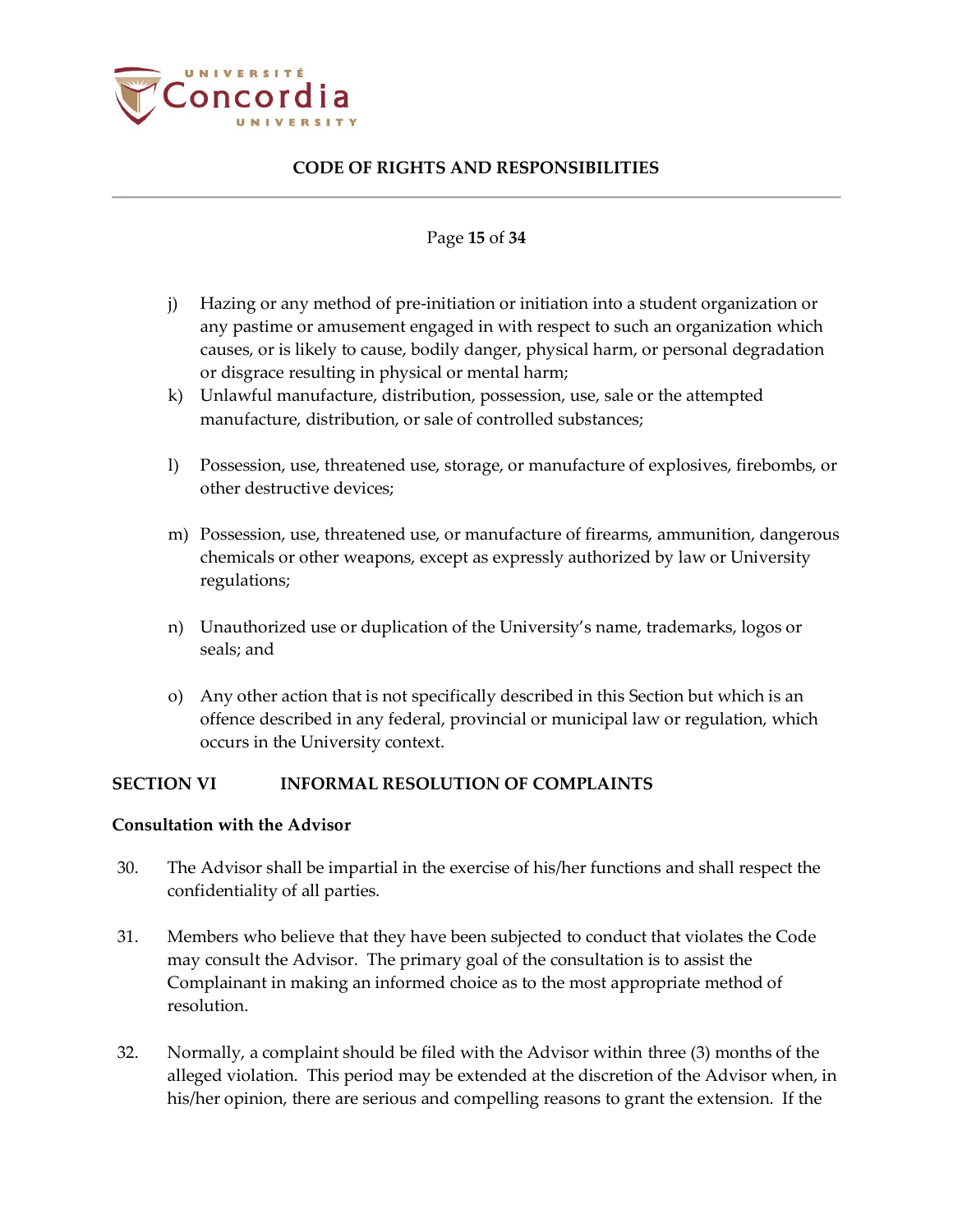

#### Page **16** of **34**

person against whom the complaint is made ("the Respondent") is a member of a union or employee association, the Advisor shall inform the Complainant of any delays regarding disciplinary procedures which may be prescribed in the Respondent's [collective or employee agreement.](https://www.concordia.ca/hr/dept/employee-labour-relations/labour-agreements-collective-bargaining.html)

- <span id="page-15-0"></span>33. The Advisor may, upon written notice to the Complainant, refuse to assist in informal resolution or to proceed with a formal complaint, on one or more of the following grounds:
	- a) it is not within the jurisdiction of the Code, in which case the Advisor shall, if appropriate, re-direct the Complainant to the relevant channels for redress; or
	- b) it is trivial, frivolous, vexatious or made in bad faith; or
	- c) it is being dealt with, or has already been dealt with, by another University officer, policy or procedure; or
	- d) it does not appear to be supported by sufficient evidence.
- 34. If the Advisor has refused to proceed with a formal complaint, the Complainant may appeal such a refusal within ten (10) Days of receipt of the Advisor's notice, by submitting a request in writing to the Secretary of the Hearing Panel who will provide a copy of the request to the Advisor. A Hearing Panel shall be convened as soon as possible after receipt of the notification and normally within ten (10) Days. Once a hearing date is fixed by the Secretary, the Complainant and the Advisor shall each deliver written submissions to the Secretary at least two (2) Days prior to the date fixed for the hearing. The Hearing Panel shall render its reasoned decision based on such written submissions. The Secretary shall advise the Complainant and the Advisor of the names of the panelists no later than five (5) Days before the hearing. The provisions of Section VII shall apply, except that a reasoned objection to the participation of a panelist on the grounds of potential bias shall be filed no later than three (3) Days before the hearing. The decision of the Hearing Panel is final.
- 35. If the Advisor does not make a determination under [article 33,](#page-15-0) the Complainant shall decide upon one of the following courses of action:
	- a) to proceed with informal conflict resolution; or
	- b) to proceed with a formal process under Section VII or Section VIII; or
	- c) to take no further action; or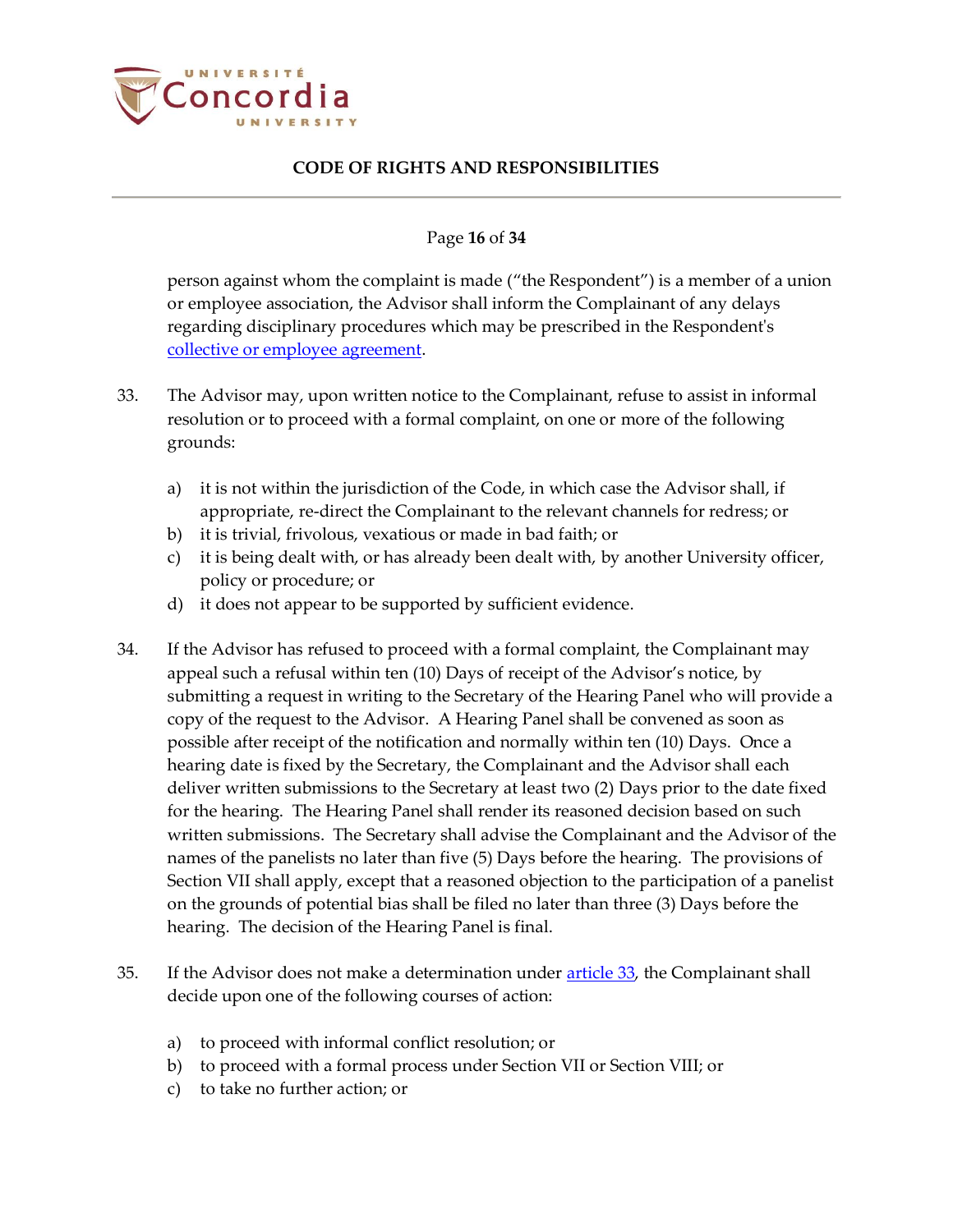

Page **17** of **34**

d) to pursue any other course of action available at law, under a [collective or employee](https://www.concordia.ca/hr/dept/employee-labour-relations/labour-agreements-collective-bargaining.html)  [agreement](https://www.concordia.ca/hr/dept/employee-labour-relations/labour-agreements-collective-bargaining.html) or under any other [University policies](http://www.concordia.ca/about/policies.html) or procedures.

#### <span id="page-16-0"></span>**Procedures for Informal Resolution**

- <span id="page-16-2"></span>36. If the Complainant opts to proceed with informal conflict resolution, he/she may authorize the Advisor to take steps to attempt an informal resolution. Such steps may take a variety of forms, for example, helping to clarify perceptions, raising awareness of the impact of certain conduct, reconciling differences or sorting out misunderstandings. The parties may be brought together or communication may be effected through the Advisor.
- 37. Where the situation lends itself to structured mediation and both parties agree, the Advisor may personally act as mediator, or may assist the parties in obtaining the services of another Member who is qualified to perform this function.
- 38. Any informal agreement reached between the parties through informal conflict resolution is entirely voluntary. Neither the Advisor nor any other mediator has the authority to impose conditions or sanctions upon either party.
- 39. The Complainant may withdraw the complaint at any point during the process of informal resolution. As well, the Advisor may withdraw from the informal process if he/she determines that no useful purpose will be achieved by continuing.
- 40. Normally, attempts at informal resolution shall not last longer than three (3) months.

### <span id="page-16-1"></span>**Referral to the Dean of Students**

- 41. Where a concern has been raised about a Student's conduct, and, in the opinion of the Advisor, it cannot be adequately addressed using the range of informal options described in <u>article 36</u>, the Advisor may, with the agreement of the Complainant, refer the matter to the Dean of Students for disposition.
- 42. The Advisor shall forward the details of the matter, in writing, to the Dean of Students, who shall meet with the Respondent.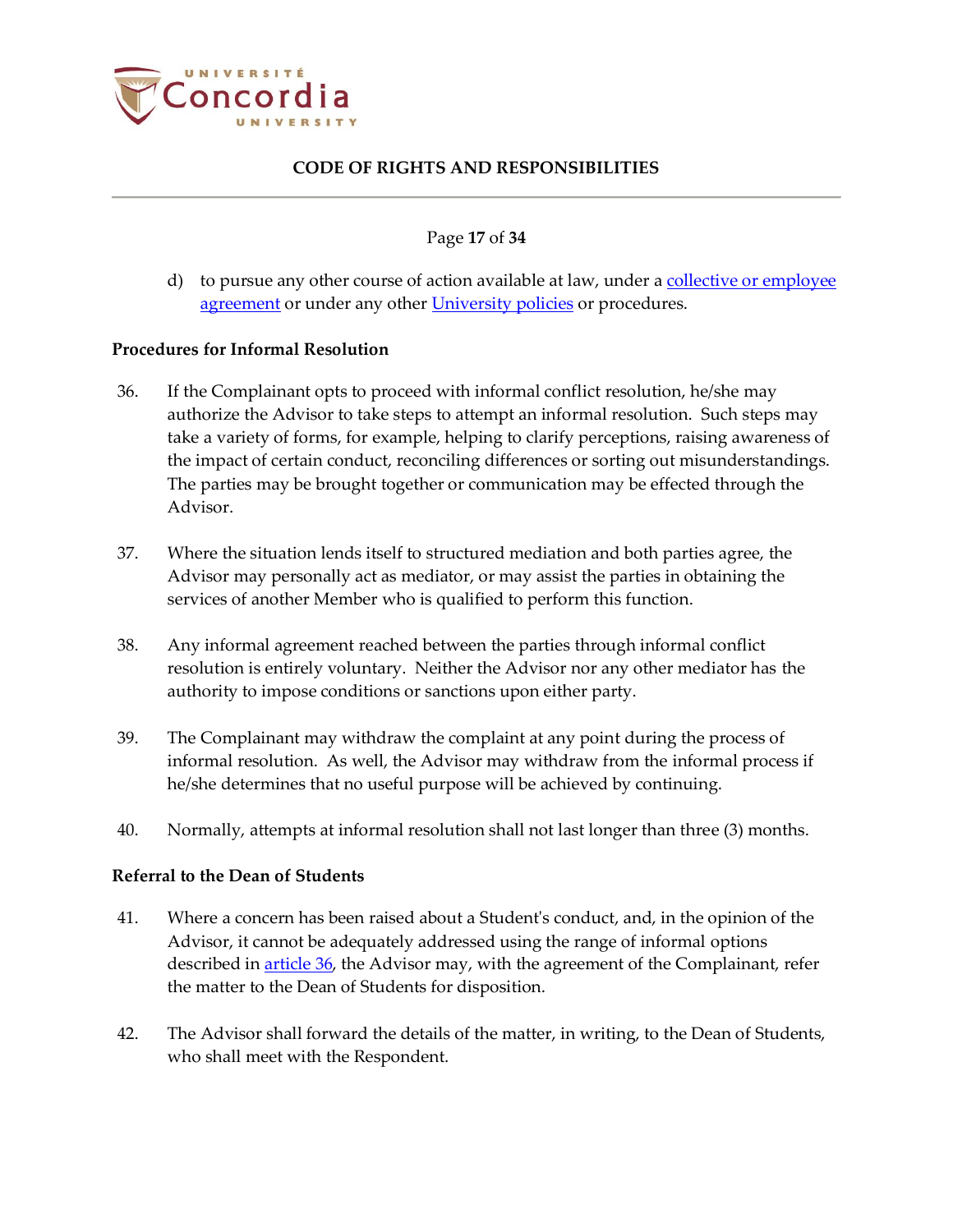

#### Page **18** of **34**

- 43. In disposing of the matter, the Dean of Students shall seek a response, which is instructive for the Respondent and which is intended to help prevent further problems of behaviour. Responses may include, but are not limited to, the following examples:
	- a) issuing of a verbal or written warning not to repeat the behaviour in question;
	- b) requesting that the Respondent give a verbal or written apology; or
	- c) directing that the Respondent's University computer privileges be suspended, where the complaint concerns abuse of such privileges. This measure may only be implemented if it can be done in such a manner as to not hinder the Student's academic activities.
- 44. The Dean of Students will maintain a file on the matter and will provide a written summary of the outcome to the Advisor who will, in turn, inform the Complainant.

# <span id="page-17-0"></span>**SECTION VII PROCEDURES FOR ADJUDICATING FORMAL COMPLAINTS AGAINST STUDENTS**

### <span id="page-17-1"></span>**Formal Complaints**

45. Formal complaints made by Students against other Students shall be adjudicated by a Hearing Panel consisting only of students. Formal complaints made by any Member who is not a Student against a Student shall be adjudicated by a Hearing Panel consisting of students, faculty and/or administrative and support staff.

### <span id="page-17-2"></span>**The Secretary**

46. A Secretary of the Hearing and Appeal Panels, who shall form part of the Office of Student Tribunals, shall be designated by the Secretary-General. The Office of Student Tribunals shall be responsible for the administrative functioning of the Hearing Panels and shall maintain the confidential files and recordings of proceedings of the Hearing and Appeal Panels.

### <span id="page-17-3"></span>**Structure of Hearing Panels**

47. Where a formal complaint is made by a Student against another Student, the Secretary shall select a Hearing Panel composed of three (3) graduate or undergraduate students drawn from the Student Tribunal Pool and one (1) non-voting chair.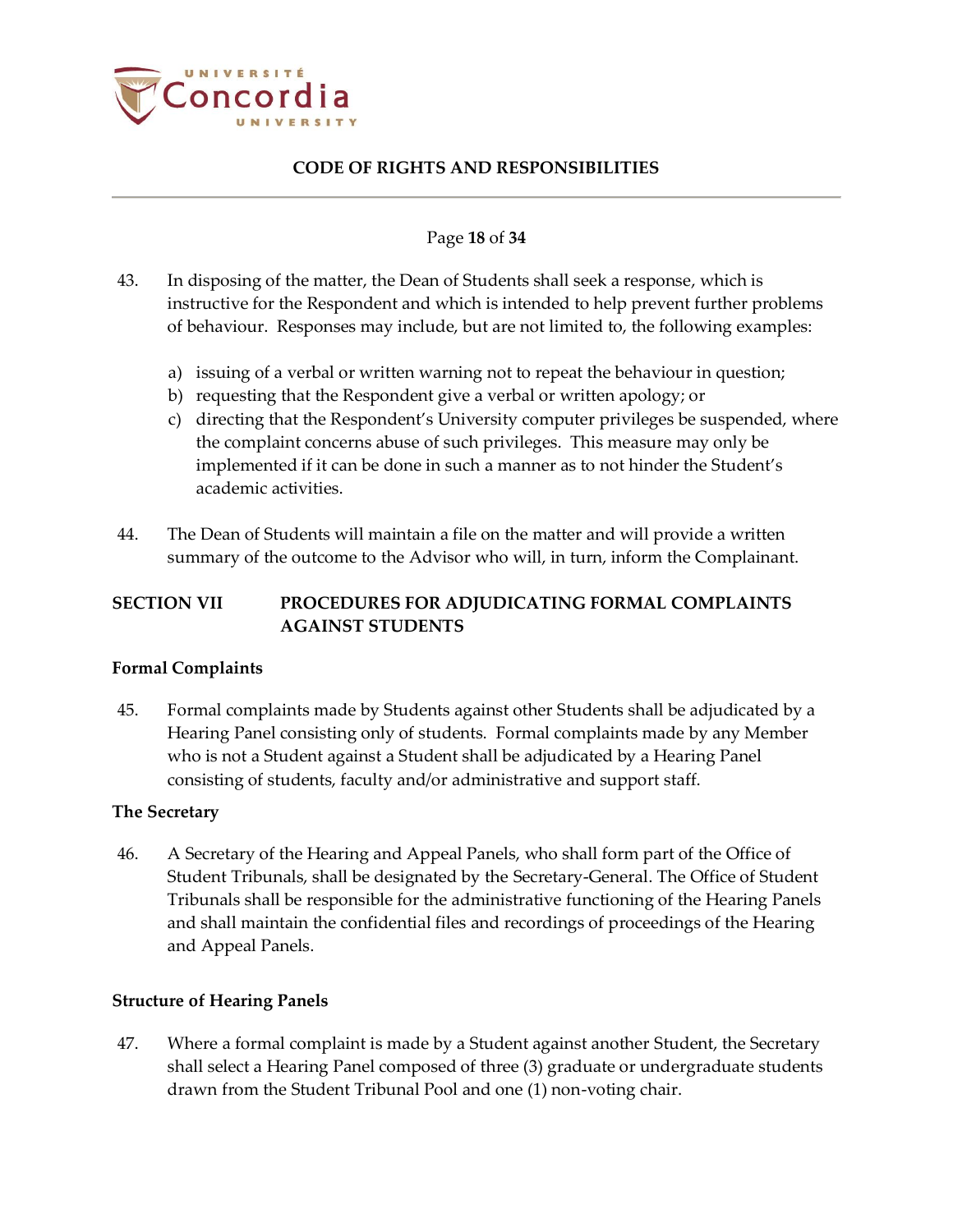

Page **19** of **34**

- 48. In all other cases, the Secretary shall select a Hearing Panel composed of:
	- a) one (1) non-voting chair; and
	- b) two (2) undergraduate or graduate students drawn from the Student Tribunal Pool;
	- c) one (1) faculty member drawn from the Faculty Tribunal Pool if the Complainant is a faculty member; or one (1) member of the administrative or support staff drawn from the Administrative and Support Staff Tribunal Pool if the Complainant is a member of the administrative or support staff. If the Complainant is the University (as per [article 22\)](#page-8-3), a member of the senior administration or the Security Department, the member shall be drawn from the Faculty Tribunal Pool.

### <span id="page-18-0"></span>**Initiating a Formal Complaint**

- 49. A Complainant may opt to proceed directly to a formal complaint at the outset or after an attempt at informal conflict resolution has been unsuccessful. No statements, documents or information brought forward in the course of an attempt at informal conflict resolution may be used or referred to should a formal complaint be initiated and no reference may be made to the fact that informal conflict resolution was attempted.
- 50. In the event that a formal complaint proceeds, the following provisions shall apply.
- <span id="page-18-1"></span>51. The Advisor shall provide the Complainant with a copy of this Code and shall inform the Complainant of the following:
	- a) the required format for submitting the complaint, which must be made in writing, signed and dated and must identify the Complainant and the Respondent and the precise nature of the complaint, including the relevant provision(s) of the Code;
	- b) the procedures which shall be followed by a Hearing Panel;
	- c) the right of the Complainant and the Respondent to consult any person in the preparation of his/her case, and to be accompanied or represented before a Hearing Panel by any Member. If the Complainant is a Student, he/she also has the option of obtaining a student advocate through the services of Advocacy and Support Services or a student advocacy service offered by a student association; and
	- d) the right of appeal.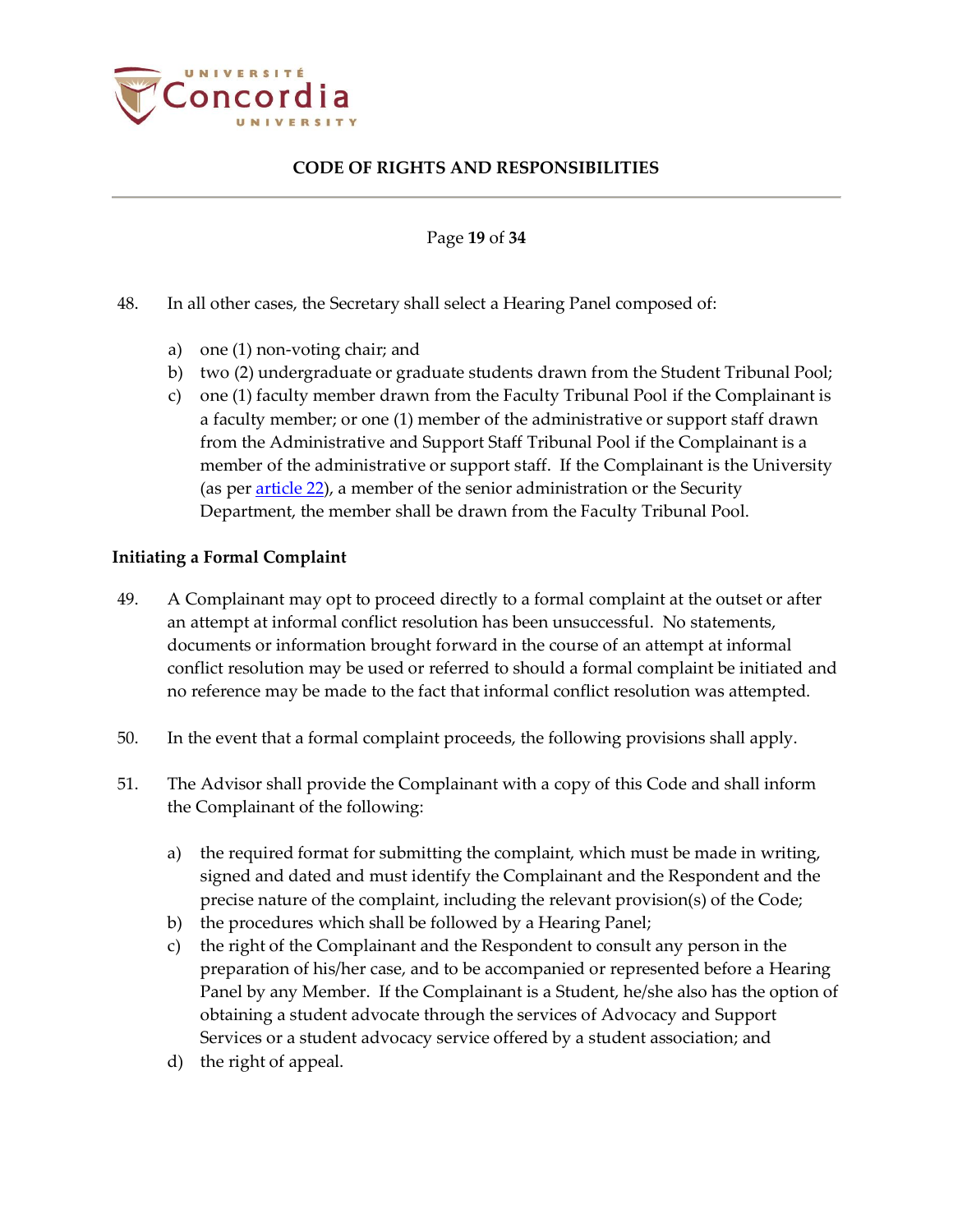

#### Page **20** of **34**

- 52. Upon receipt of the written complaint, the Advisor shall immediately notify the Respondent. The Respondent shall be provided with a copy of the Code, a copy of the complaint together with the information detailed in  $\frac{\text{article }51}{\text{b}}$ , c) and d).
- 53. Concurrent with the notification sent to the Respondent, the Advisor shall notify the Secretary who shall convene a Hearing Panel to hear the matter. Thereafter, the Secretary shall be responsible for all communications with the Complainant and the Respondent.
- 54. A Hearing Panel shall be convened as soon as possible after receipt of the notification by the Secretary and normally within twenty (20) Days.
- 55. Once a hearing date is fixed by the Secretary, the Complainant shall submit any additional documentation substantiating his/her case to the Secretary no later than fifteen (15) Days before the scheduled hearing date. Such documentation shall include any supporting documents and a list of the witnesses that will appear, if any, and written statements, if any, made by witnesses regarding the complaint.
- 56. The Secretary shall forward the documentation together with a list of the panelists selected for the case to the Respondent no later than ten (10) Days before the scheduled hearing date. The list of panelists shall also be sent to the Complainant.
- 57. The Respondent shall deposit with the Secretary whatever documentation he/she wishes to present at the hearing and the list of witnesses who shall testify on his/her behalf no later than five (5) Days before the hearing. The Secretary shall immediately and no later than three (3) Days before the hearing forward a copy of the entire file to each member of the Hearing Panel. The Hearing Panel may limit the number of witnesses called by both parties taking into account their relevancy.
- 58. Either party may object to the participation of a panelist on the grounds of potential bias. A reasoned objection shall be filed, no later than five (5) Days after having received the list of panelists, with the Secretary who shall arrange for an alternate panelist to serve if the Secretary determines that the objection is well founded. If the Secretary feels that the objection is frivolous and the matter cannot be resolved, the issue shall be forwarded to the Chair of the Hearing Panel who shall render a final decision in this regard.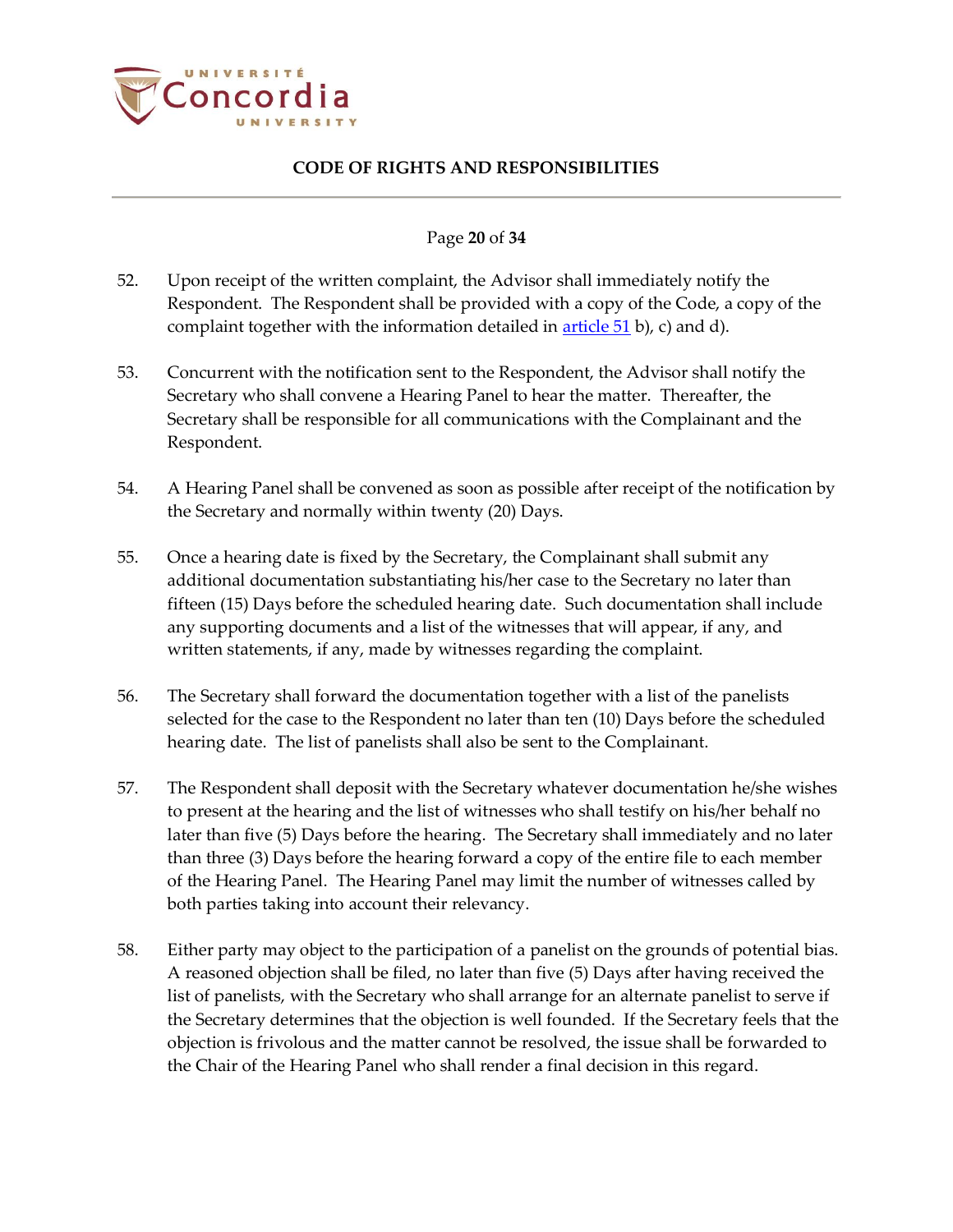

### Page **21** of **34**

59. A settlement may be agreed to by the parties at any time prior to the hearing. If both parties agree to attempt a settlement, the Advisor shall convene and facilitate a meeting between them. The process is entirely voluntary but once a settlement is reached, it is binding. The Advisor shall monitor the terms of the settlement and if either party defaults on the settlement, the Advisor shall inform the other party, who may then decide to resume the formal procedure. No settlement may be imposed by either party without the full agreement of the other.

### <span id="page-20-0"></span>**The Hearing**

- 60. The Hearing Panel shall establish its own rules of procedure. Minimally, these rules shall provide for opening statements by the parties, the presentation of evidence and witnesses, the right of cross examination, questioning by members of the Hearing Panel, representations with respect to desired sanctions and closing statements. Hearings shall be recorded, and the recording kept as part of the permanent record of proceedings for a period of not less than five (5) years.
- 61. The role of the Chair shall be to preside over the proceedings, keep order and ensure fairness. The Chair shall preside over the deliberations of the Hearing Panel but shall not vote. Decisions shall be made by majority vote. The deliberations of the Hearing Panel shall only be attended by the Chair, the Secretary and the panelists.
- 62. The hearing shall be closed and confidential unless both parties have consented in writing to the attendance of other Members.
- 63. If the Respondent fails, without reasonable excuse, to attend the hearing, the hearing may proceed in his/her absence or, at the Chair's discretion, the start of the hearing may be postponed. If the hearing proceeds in the Respondent's absence, all rights contingent on the Respondent's presence, with the exception of the right to have an advocate present to plead for postponement, are forfeited. In such a case, a Respondent's right of appeal is limited to a consideration of the reasonableness of his/her excuse for not appearing. If an Appeals Panel finds that the excuse is reasonable, it shall order a new hearing by a new Hearing Panel with the Respondent present. The decision of the new hearing is appealable as if it were a first hearing.
- 64. The Hearing Panel shall provide a signed, dated and reasoned decision. The standard of proof to be relied upon by the Hearing Panel shall be one of a "preponderance of evidence". A "preponderance of evidence" standard means that the Complainant must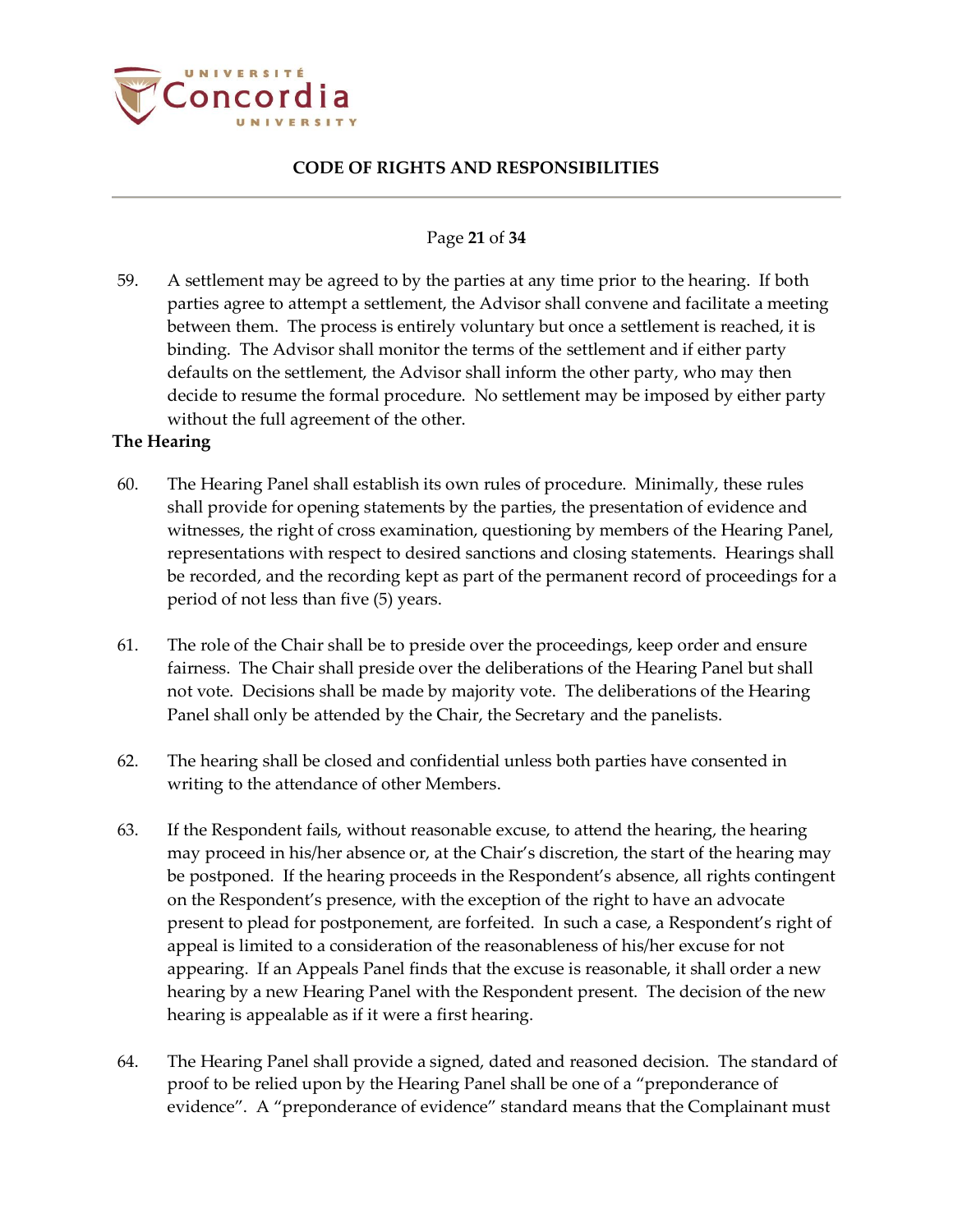

#### Page **22** of **34**

establish that his/her version of the facts is significantly more probable. This standard is less rigorous than the standard of "beyond a reasonable doubt" required under criminal law.

#### <span id="page-21-0"></span>**Sanctions**

- 65. The Hearing Panel may impose one or more of the following sanctions:
	- a) a written reprimand;
	- b) conditions (the Hearing Panel does not, however, have the authority to bar a student from any academic activity);
	- c) payment as compensation for damage or loss of property or to otherwise rectify a situation which the Respondent created or helped to create;
	- d) specified community service at the University of up to ten (10) hours per week for a specified period of time not exceeding a total number of sixty (60) hours;
	- e) a fine not exceeding \$500 when the Hearing Panel deems that other sanctions are not appropriate or practical;
	- f) subject to confirmation by the President, a recommendation of Suspension;
	- g) subject to confirmation by the President, a recommendation of Expulsion.
- <span id="page-21-1"></span>66. All monetary sanctions shall be payable within twenty (20) Days of the date of transmission of the Hearing Panel's decision. The execution of any non-monetary sanction imposed by the Hearing Panel shall not be suspended by an appeal.
- 67. The decision of the Hearing Panel shall normally be rendered within ten (10) Days of the hearing and shall be communicated in writing to both parties and the Advisor together with notice as to the appeal process provided for under this Code.
- 68. The administration and monitoring of the sanction(s) imposed shall be the responsibility of the Dean of Students. Failure to pay any monetary sanction imposed within the delay prescribed in **article 66** shall result in the amount being added to the Respondent's student account. Should the Respondent fail to comply with any non-monetary sanction, the Dean of Students shall, in writing, convene him/her to an interview and inform the Respondent of his/her right to be accompanied by a student advocate from Advocacy and Support Services or from a student advocacy service offered by a student association or any other Member. During the interview, the Respondent shall have the opportunity to review the evidence related to the alleged violation of the sanction(s) and to provide the Dean of Students with his/her explanation.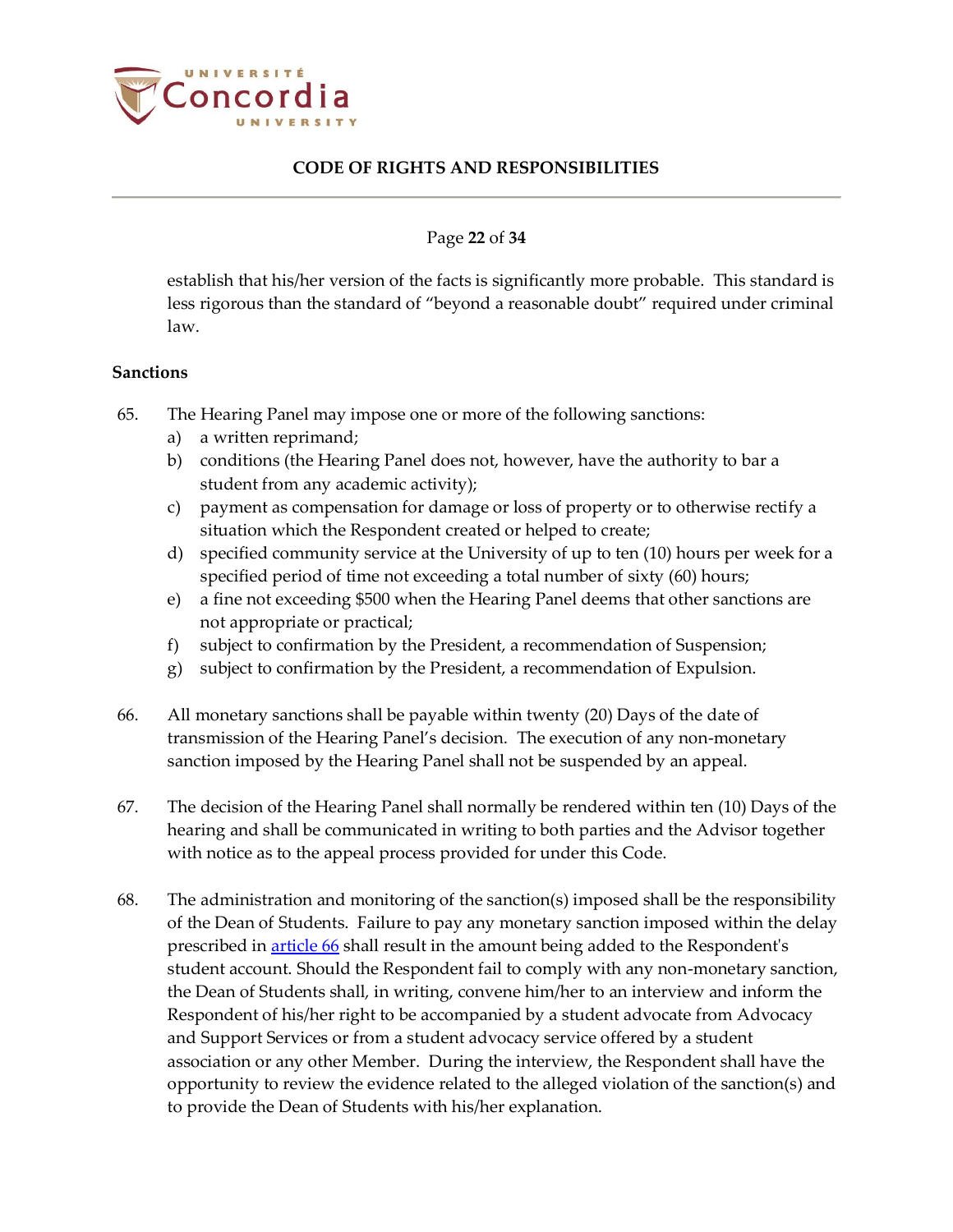

#### Page **23** of **34**

- 69. Following the interview, the Dean of Students may recommend to the President that the Respondent:
	- a) not be permitted to re-register until such time as he/she has fully complied with the sanction(s) imposed;
	- b) be Suspended, or given an additional Suspension if the original sanction was a Suspension;
	- c) be Expelled if the Respondent has failed to respect the sanction imposed more than twice;
	- d) have his/her diploma withheld until such time as he/she has fully complied with the sanction(s) imposed.
- 70. If the Respondent fails, without reasonable excuse, to attend the interview, the Dean of Students shall review the evidence related to the alleged violation of the sanction(s) and, as the case may be, make a recommendation to the President.

### <span id="page-22-0"></span>**Appeals**

- 71. A party who wishes to appeal a decision or sanction of the Hearing Panel, or both, shall apply in writing to the Secretary for the authorization to lodge an appeal. Such request for authorization to appeal shall be submitted to the Secretary no later than fifteen (15) Days after the date of transmission to the parties of the decision of the Hearing Panel.
- 72. Any request for authorization to appeal may be based only on the following grounds:
	- a) the discovery of new evidence following the rendering of the decision of the Hearing Panel;
	- b) the presence of serious and prejudicial procedural defects during the hearing process; or
	- c) the decision of the Hearing Panel is patently unreasonable.
- 73. The request for authorization to appeal shall state in clear and precise terms the grounds on which the appeal is based. Upon receipt of the request for authorization to appeal, the Secretary shall provide the other party with a copy.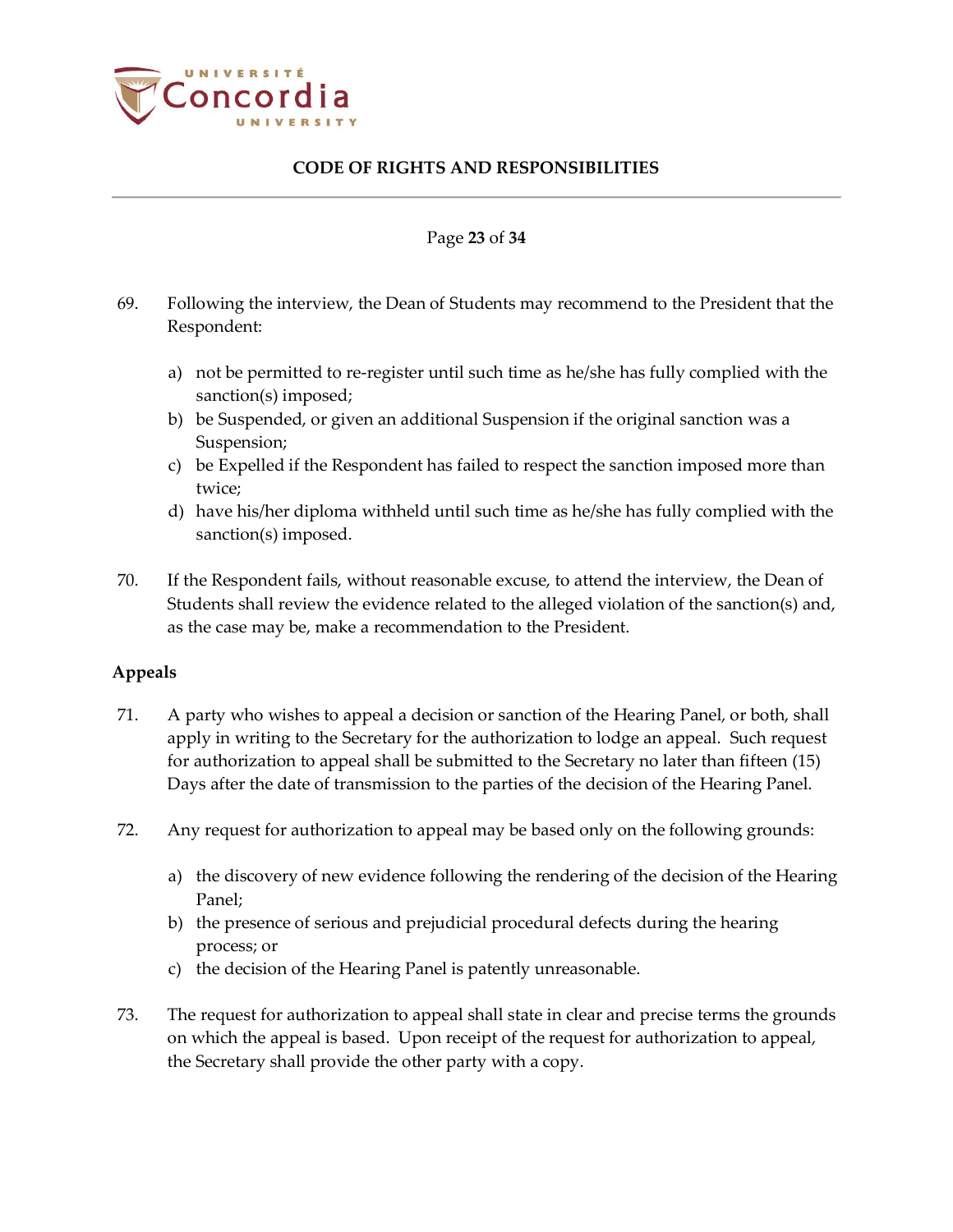

#### Page **24** of **34**

- 74. In his/her request for authorization to appeal, an appealing party ("the Appellant") subject to a sanction may ask the Appeals Panel to suspend the execution of the sanction until a final decision has been rendered by the Appeals Panel.
- 75. The other party ("Respondent on Appeal") shall submit a concise written reply to the Appellant's request for authorization to appeal and the grounds invoked within five (5) Days his/her receipt. This statement shall identify the Respondent on Appeal's position on each ground of appeal.
- 76. All parties to the appeal shall have access to the audiotape recordings for the purpose of preparing their statements.
- 77. An Appeals Panel shall be convened as soon as possible after receipt of the request by the Secretary and normally within fifteen (15) Days.
- <span id="page-23-0"></span>78. The Secretary shall select an Appeals Panel composed of:
	- a) one (1) non-voting chair;
	- b) two (2) graduate or undergraduate students drawn from Student Tribunal Pool;
	- c) two (2) faculty members drawn from the Faculty Tribunal Pool;
	- d) one (1) member of the administrative or support staff drawn from the Administrative and Support Staff Tribunal Pool.
- 79. Notwithstanding [article](#page-23-0) 78 above, if the original Complainant (whether the Appellant or not) is a member of the administrative and support staff, the Appeals Panel shall be composed of two (2) members of the administrative or support staff drawn from the Administrative and Support Staff Tribunal Pool and one (1) faculty member drawn from the Faculty Tribunal Pool. If the Appellant is the University (as pe[r article 22\)](#page-8-3), a member of the senior administration or the Security Department, the Appeals Panel shall be composed of two (2) faculty members drawn from the Faculty Tribunal Pool and one (1) member of the administrative or support staff drawn from the Administrative and Support Staff Tribunal Pool.
- 80. In no case shall a member of the Appeals Panel also have been a member of the Hearing Panel which conducted the original hearing.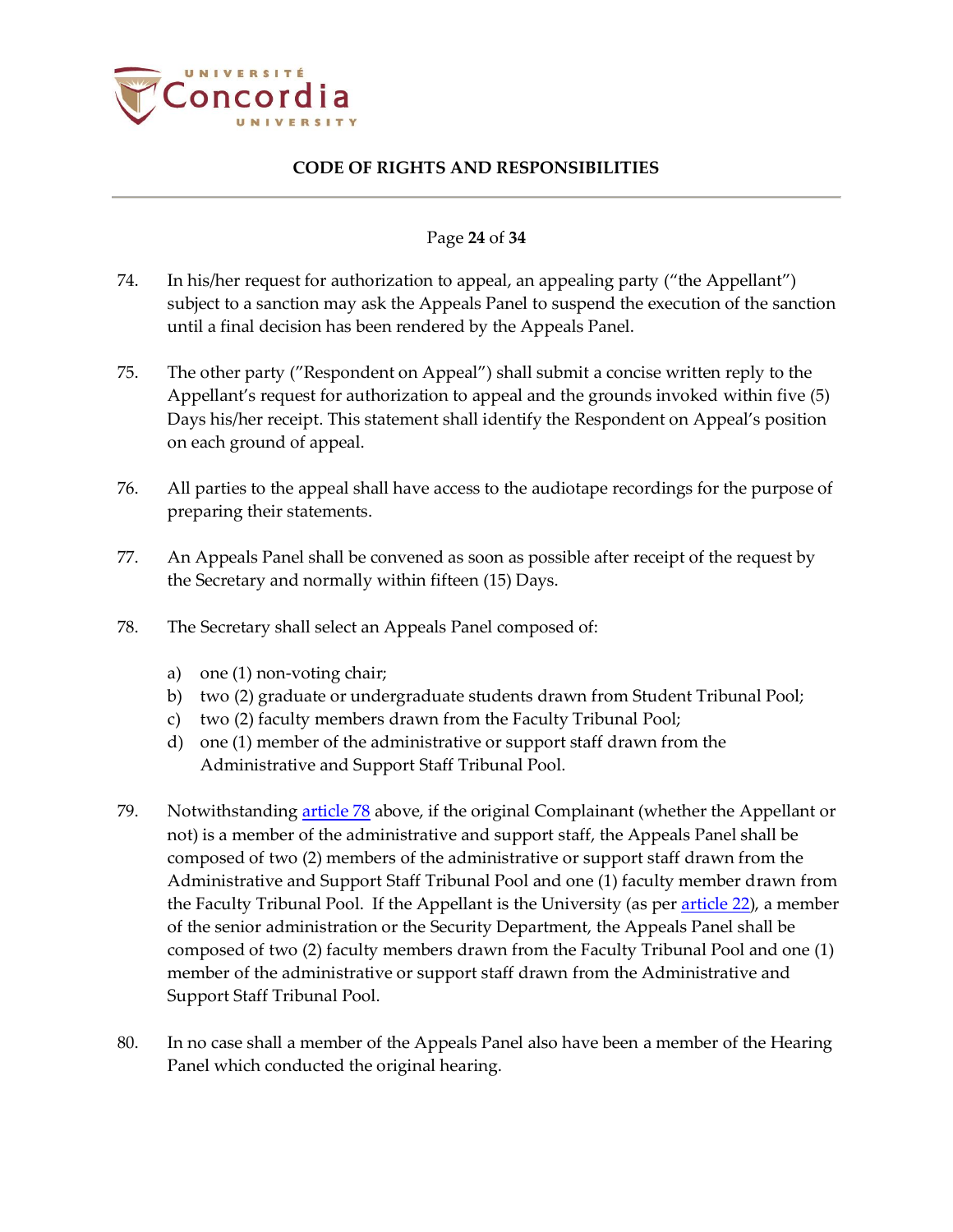

#### Page **25** of **34**

- 81. The Appeals Panel shall decide whether an appeal shall be heard, having regard to the circumstances of each case.
- 82. The Appeals Panel shall normally render its decision with respect to the request for authorization, and, as the case may be, the suspension of the execution of any sanction, based upon the written record only, within five (5) Days of its consideration of the request. The Appeals Panel shall be provided with the complete file of the Hearing Panel.
- 83. The Appeals Panel shall render its decision with respect to the request for authorization in writing, with brief reasons supporting its decision.
- 84. If the authorization to appeal is granted, it shall normally be heard within fifteen (15) Days of the decision to authorize the appeal. Notification of such decision to authorize the appeal shall be sent to both parties.
- 85. During the hearing of the appeal, the Appellant and the Respondent on Appeal shall be allowed to make oral representations but shall not be allowed to bring witnesses or to produce new evidence. The decision of the Appeals Panel on the appeal shall only be based upon the representations made by the parties, the decision of the Hearing Panel, the written record, the complete file of the Hearing Panel and the audiotape recordings, as the case may be.
- 86. The Appeals Panel has the authority to confirm, reverse or modify the decision being appealed. Furthermore, should the appeal be based on the production of new evidence, the Appeals Panel may order a new hearing of the complaint by a new Hearing Panel.
- 87. The decision of the Appeals Panel shall be signed, dated and reasoned and shall be sent to both parties and the Advisor.
- 88. The decision of the Appeals Panel shall be final.
- 89. In extraordinary circumstances where he/she determines that a Hearing Panel or Appeals Panel has acted outside of its jurisdiction as provided for in the Code, the Secretary-General may set aside a Hearing Panel or Appeals Panel decision and order that a new Hearing Panel or Appeals Panel, as the case may be, re-hear the matter.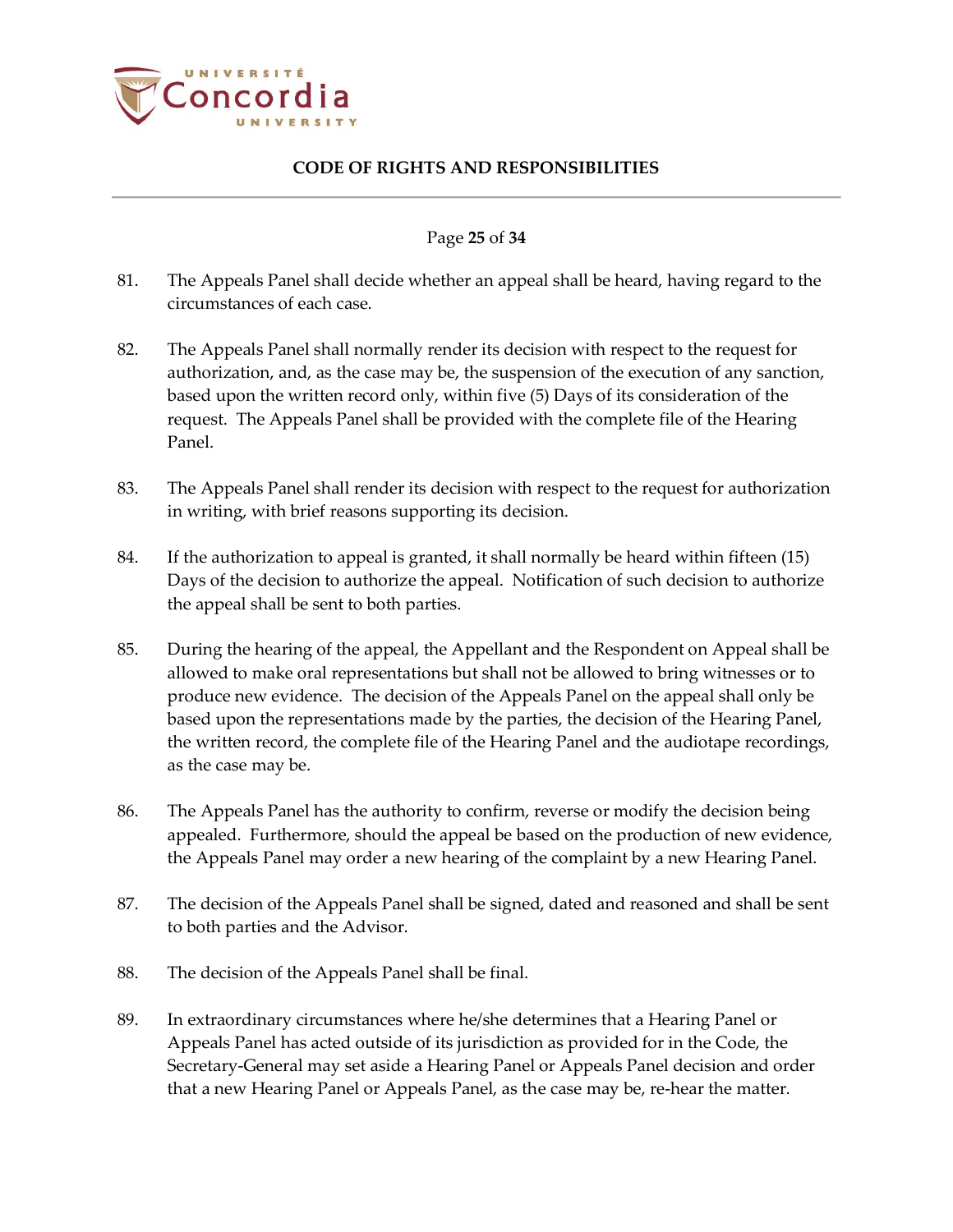

Page **26** of **34**

#### <span id="page-25-0"></span>**Files of Formal Complaints against Students**

90. The Advisor shall maintain a file of all formal complaints processed. The file shall include the written complaint, the decision of the Hearing Panel and the decision of the Appeals Panel, if any. If a settlement is reached prior to a hearing, the general substance of the settlement shall be included in the file. If the complaint is withdrawn at any stage of the formal process, a notation to that effect shall be recorded.

# <span id="page-25-1"></span>**SECTION VIII PROCEDURES FOR RESPONDING TO FORMAL COMPLAINTS MADE AGAINST FACULTY, ADMINISTRATIVE OR SUPPORT STAFF MEMBERS OR MEMBERS OF THE ADMINISTRATION**

#### <span id="page-25-2"></span>**General Rules**

- 91. The application of the present Section to a Respondent who is unionized or a member of an employee association is subject to the provisions of his/her collective or employee [agreement](https://www.concordia.ca/hr/dept/employee-labour-relations/labour-agreements-collective-bargaining.html) and to the provisions of articles [9,](#page-4-6) [10](#page-4-7) and [11](#page-4-8) of th[e Code.](http://www.concordia.ca/content/dam/common/docs/policies/official-policies/Academic-Code-Conduct-2015.pdf)
- 92. In all cases governed by the present Section, the Advisor shall invite the Complainant to consider an informal resolution and shall advise him/her of their right to consult their respective union or association.
- 93. The Advisor shall terminate any attempt at informal resolution or formal resolution should either party initiate a process such as, but not limited to, a grievance or other formal internal procedure, or any external procedure such as a complaint or action before a commission, board or tribunal.
- 94. The absence or non-availability of the Complainant is a factor in the decision of the Advisor and/or the University official empowered to continue any procedures set out in the Code but is not decisive.

#### <span id="page-25-3"></span>**Informal resolution**

95. A Member who has a concern regarding the behaviour of a faculty, administrative or support staff member, or a member of the administration is strongly encouraged to consult the Advisor and seek a remedy through one or more of the informal dispute resolution procedures described in articles [Section VI](#page-14-0) of the Code.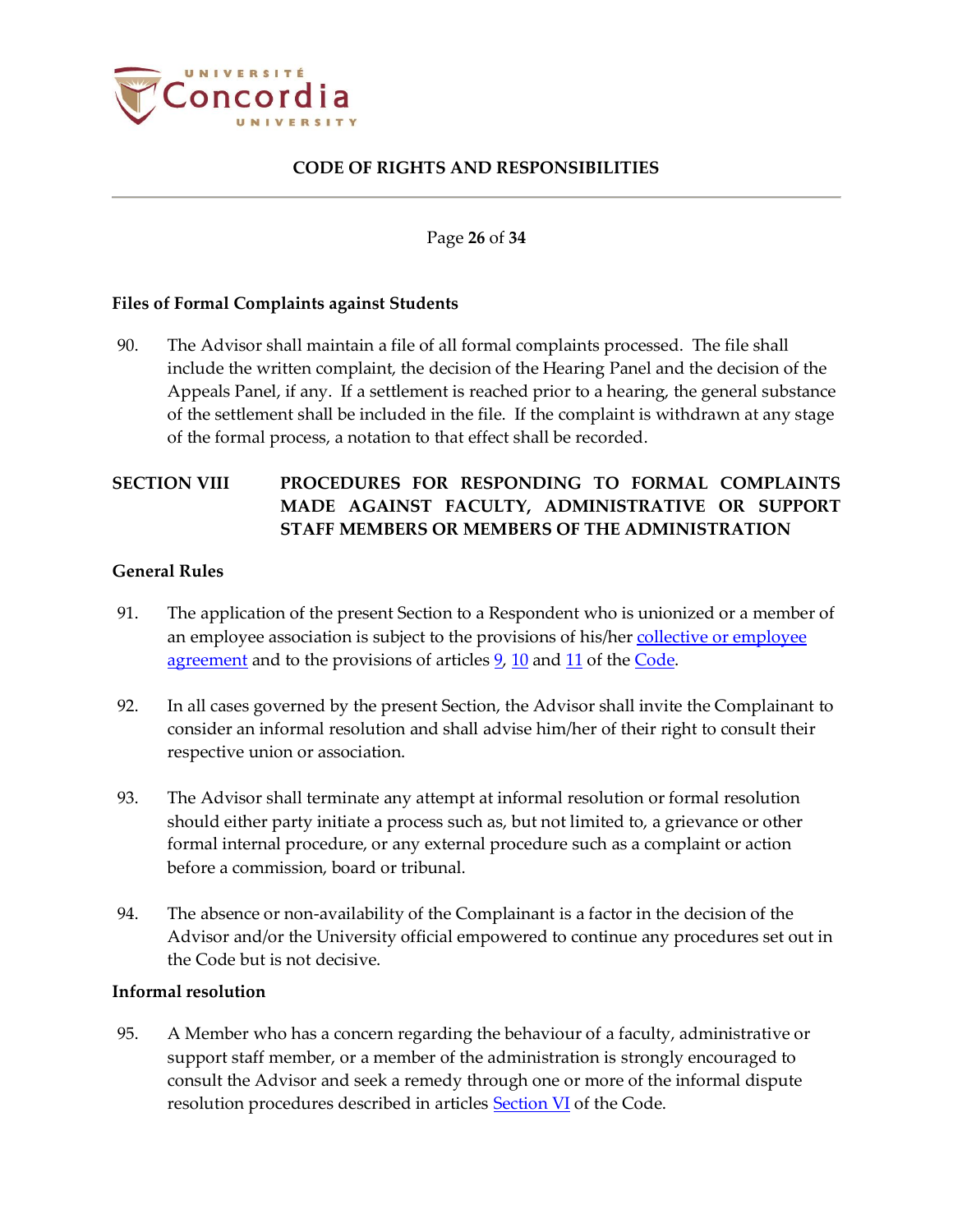

#### Page **27** of **34**

- 96. In order to facilitate the informal resolution of the complaint, a Member who belongs to a collective or employee association may agree to suspend any applicable delays provided that all parties (the Member, the University, the union and/or the association) have so agreed in writing.
- 97. A Member who chooses not to advise his/her union or employee association of the matter should consult the Advisor concerning the possible consequences of such a decision.
- 98. Attempts at informal resolution facilitated by the Advisor does not constitute a formal University proceeding. Until a formal process is undertaken, no notification shall be deemed to have been made to the University of any complaint or procedure involving a Member.

# <span id="page-26-0"></span>**Initiating a Formal Complaint against a Faculty, Administrative or Support Staff Member or against a Member of the Administration**

- 99. To the extent permitted by the Respondent's [collective or employee agreement](https://www.concordia.ca/hr/dept/employee-labour-relations/labour-agreements-collective-bargaining.html) and relevant [University policies](http://www.concordia.ca/about/policies.html) and with the agreement of the Respondent's union or employee association on a case by case basis, the following procedure shall be considered the formal investigation under the Respondent's collective or employee [agreement.](https://www.concordia.ca/hr/dept/employee-labour-relations/labour-agreements-collective-bargaining.html)
- 100. A Member who wishes to file a formal complaint against faculty, administrative or support staff members or against members of the administration shall contact the Advisor.
- 101. The Advisor shall provide the Complainant with a copy of the Code and shall inform him/her of the following:
	- a) the required format for submitting the complaint, which must be made in writing, signed and dated and must identify the Complainant and the Respondent and the precise nature of the Complaint, including the provision(s) of the Code under which the complaint is being filed;
	- b) the right of the Complainant to consult any person in the preparation of his/her complaint, and to be accompanied or represented by any Member during the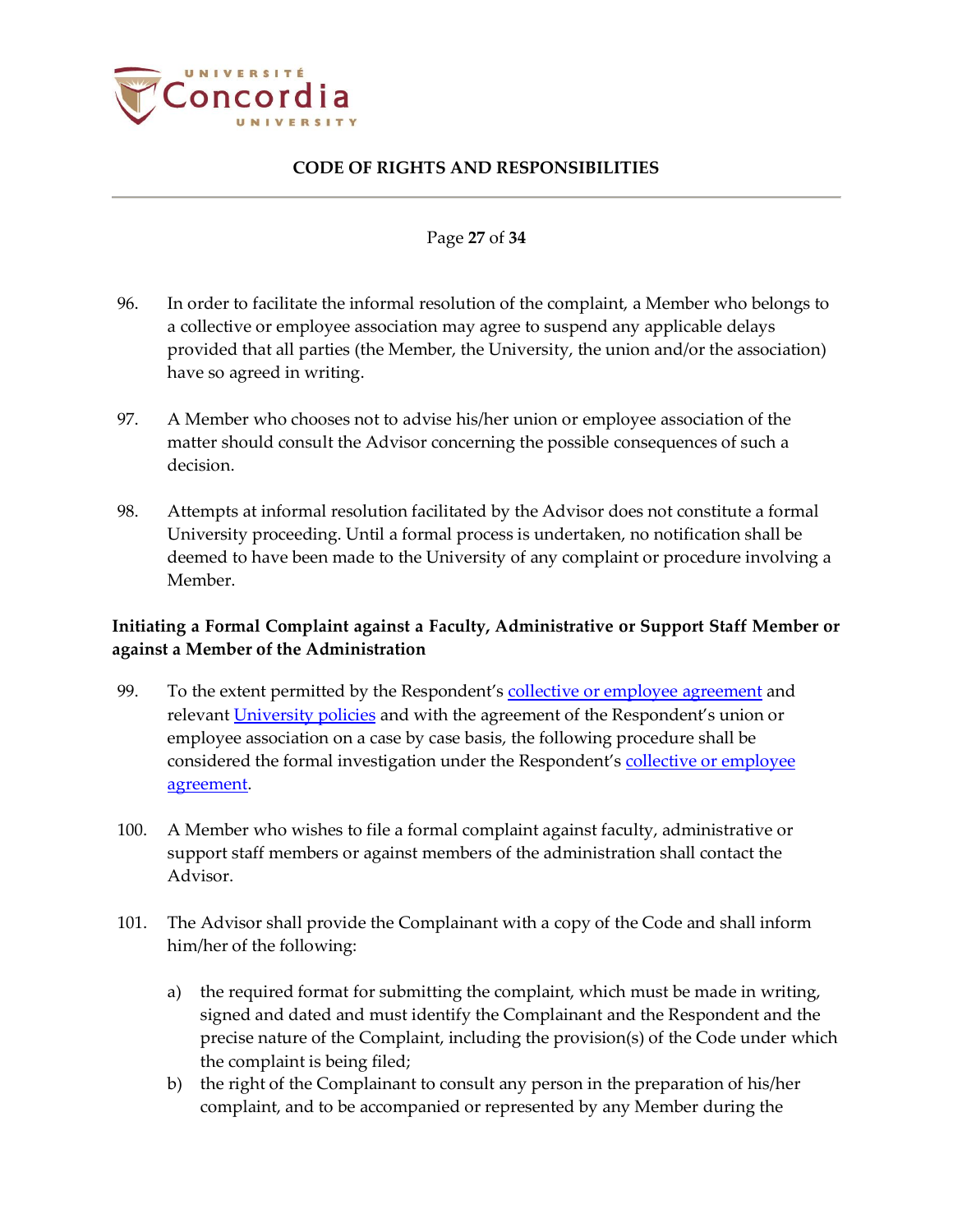

#### Page **28** of **34**

process of resolution. If the Complainant is a Student, he/she may opt to be accompanied by a student advocate from Advocacy and Support Services or a student advocacy service offered by a student association. If the Complainant is a member of a union or an employee association, he/she may opt to be accompanied by a union or association representative.

- 102. If the Respondent is a member of a union or association, the Advisor shall inform the Complainant of any delays regarding the imposition of a disciplinary measure which may be set out in the Respondent's [collective or employee agreement.](https://www.concordia.ca/hr/dept/employee-labour-relations/labour-agreements-collective-bargaining.html) The Advisor shall, in particular, advise the Complainant of the delay of ninety (90) Days since the last incident in matters of psychological harassment complaint s, as set out in the [Quebec](http://www2.publicationsduquebec.gouv.qc.ca/dynamicSearch/telecharge.php?type=2&file=/N_1_1/N1_1_A.html)  [Labour Standards Act.](http://www2.publicationsduquebec.gouv.qc.ca/dynamicSearch/telecharge.php?type=2&file=/N_1_1/N1_1_A.html)
- 103. Upon receiving a formal complaint, the Advisor shall transmit the complaint to the Authority to whom the complaint must be submitted under the terms of the Respondent's [collective or employee agreement](https://www.concordia.ca/hr/dept/employee-labour-relations/labour-agreements-collective-bargaining.html) and the relevan[t University policy,](http://www.concordia.ca/about/policies.html) with a copy to the Respondent's union or association along with all the relevant information and documentation.
- 104. In an egregious case, in which the safety or well-being of a Member, or of a group of Members, or of the University as a whole, is at risk, the Authority may take such temporary measures permitted under th[e collective or employee agreement,](https://www.concordia.ca/hr/dept/employee-labour-relations/labour-agreements-collective-bargaining.html) relevant [University policy](http://www.concordia.ca/about/policies.html) and the law, as he/she deems necessary.

#### <span id="page-27-0"></span>**Powers and Duties of the Authority**

- 105. The Authority shall inform the Respondent of his/her right to consult any person in the preparation of his/her case, and to be accompanied or represented by any Member during the process of resolution. If the Respondent is a member of a union or an employee association, he/she may be accompanied by a union or association representative.
- 106. The Authority shall then take the necessary steps to resolve the matter in such a manner as to respect the principles of natural justice and the procedures of any collective or [employee agreement](https://www.concordia.ca/hr/dept/employee-labour-relations/labour-agreements-collective-bargaining.html) or [University policy,](http://www.concordia.ca/about/policies.html) which may apply.
- 107. More specifically, the Authority may: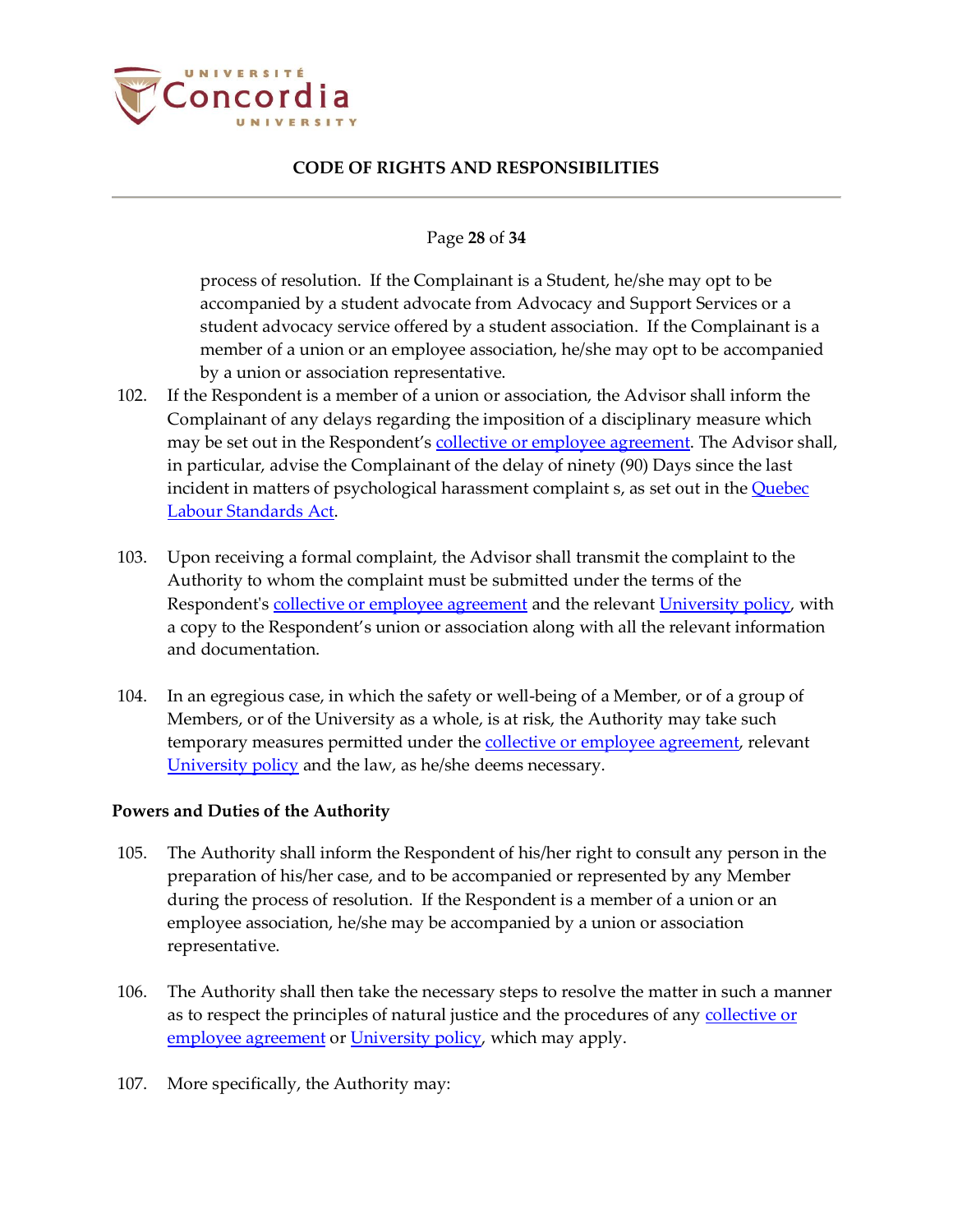

#### Page **29** of **34**

- a) meet with the Complainant and the Respondent on an individual basis;
- b) have access to all official files and information as are required, the whole subject to the applicable legislation;
- c) meet any individual who might, in his/her opinion, provide information relevant to the complaint;
- d) consult any University officer (representatives of the Department of Human Resources, the Office of the General Counsel, etc.) or outside counselors as may be required;
- e) refer the matter to be investigated internally or externally.

### <span id="page-28-0"></span>**Harassment Complaints**

- <span id="page-28-1"></span>108. The formal investigation of a complaint of harassment, including psychological harassment, may be submitted, with the agreement of the parties (including the Respondent's union or association), to an internal assessor as provided for in the relevant [collective or employee agreements,](https://www.concordia.ca/hr/dept/employee-labour-relations/labour-agreements-collective-bargaining.html) [University policies](http://www.concordia.ca/about/policies.html) or externally to one of the Investigators ("the Investigator") chosen from an Investigator Pool agreed to by the University and the unions and employee association.
- 109. All information, whether in writing or in any other form, obtained by the Authority and/or the Investigator in the performance of his/her duties in relation to any complaint and harassment shall be strictly confidential except as provided for by law.
- 110. In cases where an Investigator is used, he/she must complete his/her mandate within a reasonable delay and in all cases within forty (40) Days from the appointment of the Investigator, unless the parties have agreed otherwise in writing. Upon the completion of his/her investigation, the Investigator shall send the written report to the Authority and to the Advisor. A summary of the report, prepared by Investigator without any mention of nominative information shall be provided to the Respondent and his/her union or association.
- 111. Upon the completion of the investigation, the Authority may dismiss the complaint, impose or recommend the imposition of a disciplinary measure or take any other action permitted by the relevant [collective or employee agreement](https://www.concordia.ca/hr/dept/employee-labour-relations/labour-agreements-collective-bargaining.html) or [University policy.](http://www.concordia.ca/about/policies.html)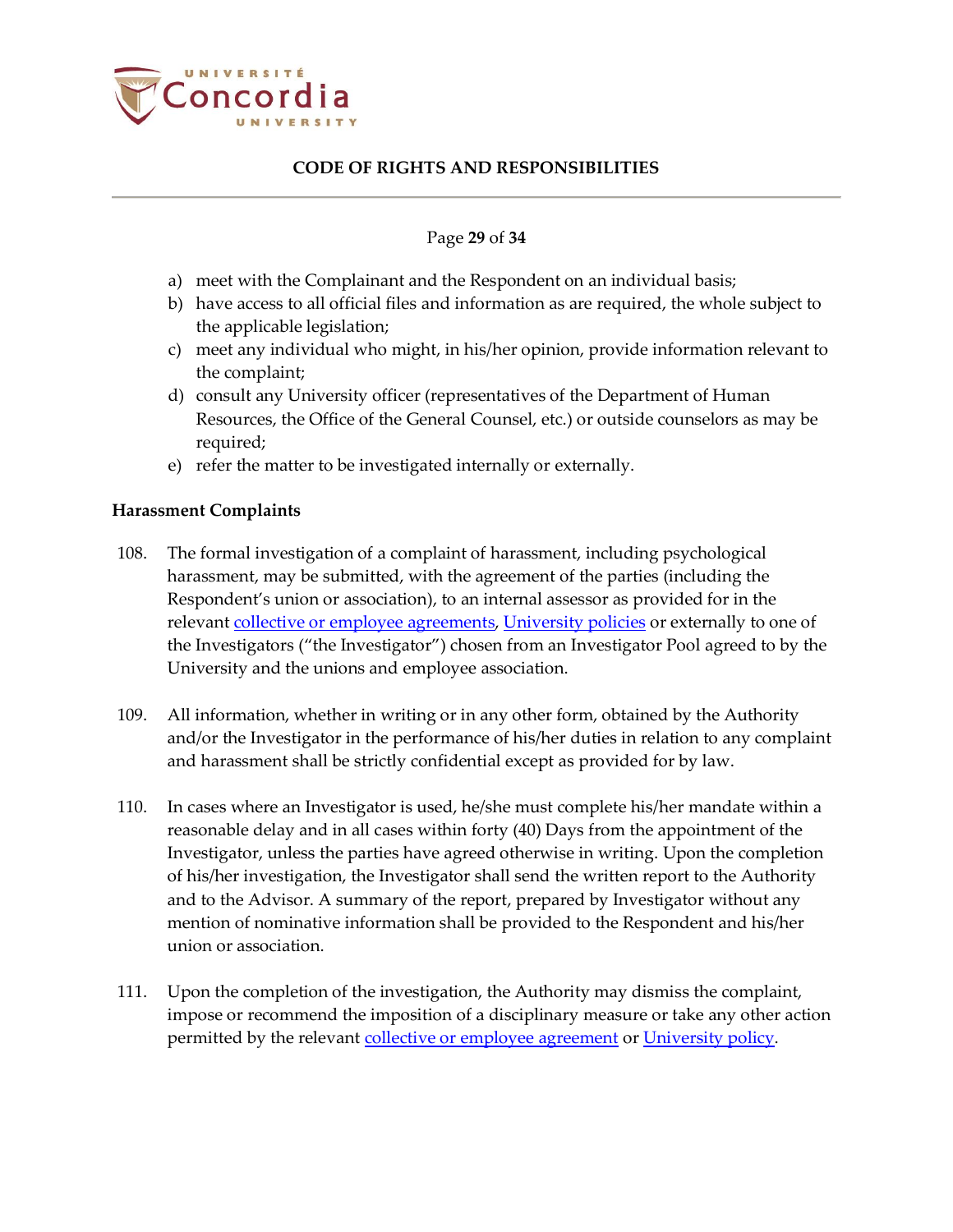

#### Page **30** of **34**

- 112. When the matter has been decided by the Authority, the Authority shall notify the Complainant and the Advisor of the general substance of the decision and any action that was taken as a result of the complaint.
- 113. When the decision or remedial action taken by the Authority is not a disciplinary action as defined by the relevant [collective or employee agreement](https://www.concordia.ca/hr/dept/employee-labour-relations/labour-agreements-collective-bargaining.html) or [University Policy,](http://www.concordia.ca/about/policies.html) as the case may be, the Authority or the Associate Vice-President, Human Resources, as appropriate, shall monitor compliance. Once satisfied that compliance has been effected, the Authority shall so inform the Complainant and the Advisor.
- 114. If disciplinary action is taken and subsequently overturned by a higher authority or by the grievance and arbitration procedures, the Complainant and Advisor shall be notified.

# <span id="page-29-0"></span>**Files of Formal Complaints against Faculty, Administrative and Support Staff Members or Members of the Administration**

115. The Advisor shall maintain a file of formal complaints received against faculty, administrative or support staff members or members of the administration which shall summarize the substance of the consultation with the Complainant, the record of resolution as supplied by the Authority and information that a sanction has been overturned through grievance or arbitration, if this is the case.

### <span id="page-29-1"></span>**SECTION IX URGENT SITUATIONS**

### <span id="page-29-2"></span>**Reporting and Responding to Urgent Situations**

- 116. Members who are faced with an urgent situation involving threatening or violent conduct, where there is reasonable cause to believe that the safety or security of persons may be threatened, shall immediately contact the Security Department. The Security Department shall take whatever reasonable action is necessary to secure the safety of persons, and shall immediately alert the Advisor. In such a case, the Advisor shall be guided by the *Protocol on the Coordination of Urgent Cases of Threatening or Violent Conduct* ("[the Protocol](http://www.concordia.ca/content/dam/common/docs/policies/official-policies/BD-3_Protocol.pdf)").
- 117. Members shall immediately report to the Advisor any conduct which they have reasonable cause to believe potentially threatens the safety or security of persons. The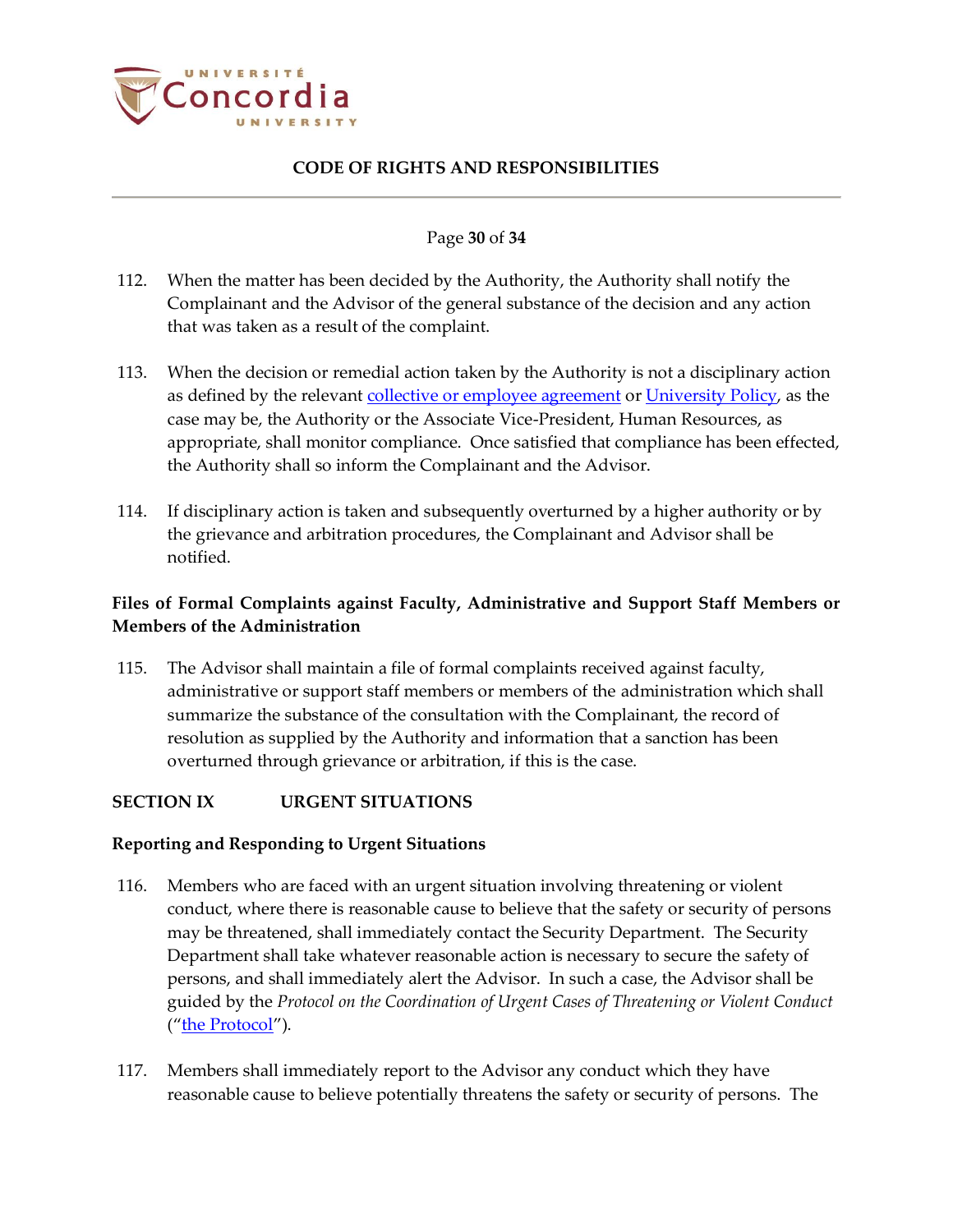

#### Page **31** of **34**

Advisor shall assess the situation as specified in the **Protocol**, consult experts as necessary, and make recommendations as to any further action appropriate in the circumstances.

118. Any Member who is called to a Team meeting under th[e Protocol](http://www.concordia.ca/content/dam/common/docs/policies/official-policies/BD-3_Protocol.pdf) shall respond promptly.

### <span id="page-30-0"></span>**Disciplinary Officers**

- 119. For the purposes of the Code, the following individuals are hereby constituted as "Disciplinary Officers" and shall have the powers, duties and obligations conferred upon them in the present Code as well as any powers reasonably incident thereto:
	- a) the President and Vice-Chancellor;
	- b) the Vice-Presidents;
	- c) the Academic Deans including the Dean of the School of Extended Learning.

### <span id="page-30-1"></span>**Temporary Exclusion of a Student by a Disciplinary Officer**

- 120. A Disciplinary Officer may require any Student to immediately leave and remain away from the University premises or a part thereof, for a period not exceeding two (2) Days, if to his/her personal knowledge or based upon reliable information, the Disciplinary Officer has reasonable grounds to believe that the Student's continued presence at the University:
	- a) is detrimental to any Member's pursuit of his/her work, studies and other activities related to University life in a safe and civil environment; or
	- b) constitutes an immediate threat to the safety or security of others.
- 121. No Student shall be barred from taking any examination or submitting any academic assignment as a result of this Section but the Disciplinary Officer may make special arrangements as to the time and place for the completion and/or submission of any academic assignment or writing of any exam.
- 122. A Disciplinary Officer shall immediately advise the Registrar, the Secretary, the Dean of Students, the relevant Academic Dean(s), the Advisor and the Security Department of the temporary exclusion of a Student under this Section.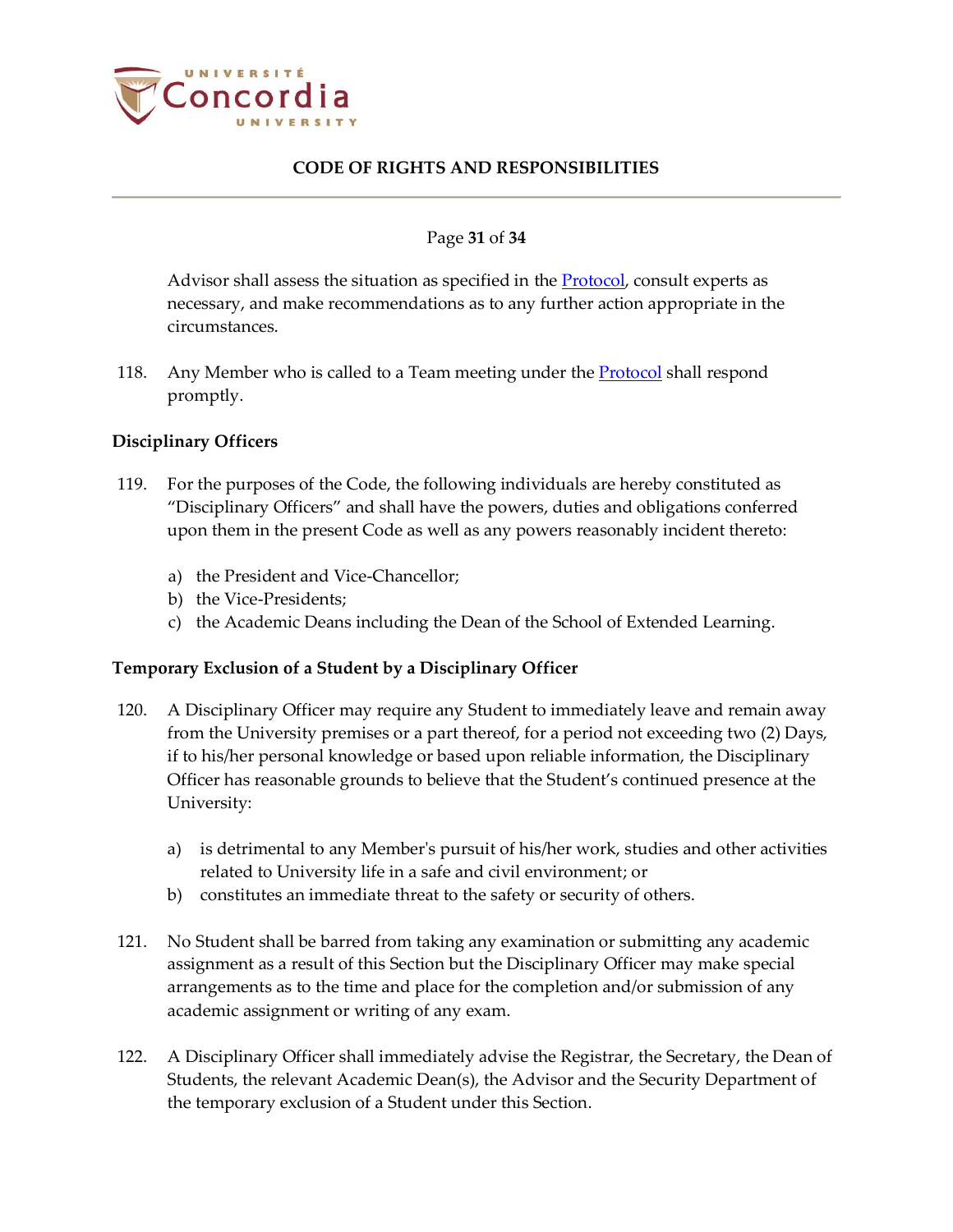

#### Page **32** of **34**

123. Any temporary exclusion ordered under this Section shall not be deemed to be in lieu of other proceedings under the Code if the conduct for which exclusion is ordered also constitutes an offence under articles [28](#page-10-0) and [29](#page-12-0) of the Code.

#### <span id="page-31-0"></span>**Suspension of a Student by the President**

- 124. The President may Suspend a student, exclude the student from any University premises and take any other steps that may be appropriate where:
	- a) the Student presents a clear and present danger to the safety of persons or to the activities of the University as a whole or any of its Members or groups of Members; or
	- b) the Student has, on one or more occasions, presented a clear danger to the safety of persons or to the activities of the University as a whole or of any of its Members or groups of Members and whose identity or action has only recently been identified; or
	- c) the Student's actions are of such a serious nature that they create an intimidating and hostile environment for work or study or constitute a serious threat to the ability of the University and its Members to carry out the University's functions.
- 125. In such a case, the President shall provide the Student with a written suspension notice with a copy to the Registrar, the Secretary, the Dean of Students, the relevant Academic Dean(s), the Advisor, and the Security Department. The President shall inform the Student of his/her right to consult a student advocate from Advocacy and Support Services or a student advocacy service offered by a student association and shall also provide the Student with a copy of any supporting information and a copy of the Code.
- 126. In such a case, the President shall immediately lay a complaint against the Student under Section V of the Code. The regular delays of the Code shall not apply and a hearing into the complaint shall be held within ten (10) Days of the suspension order. The President may designate another Member to represent him/her at the hearing. The Hearing Panel shall render its decision and inform the parties within three (3) Days of the hearing. If no hearing into the complaint has been held within fifteen (15) Days of the suspension order for reasons other than the Student's inability to attend the hearing as outlined below, the suspension order shall be lifted until such time as the Hearing Panel may re-impose the suspension.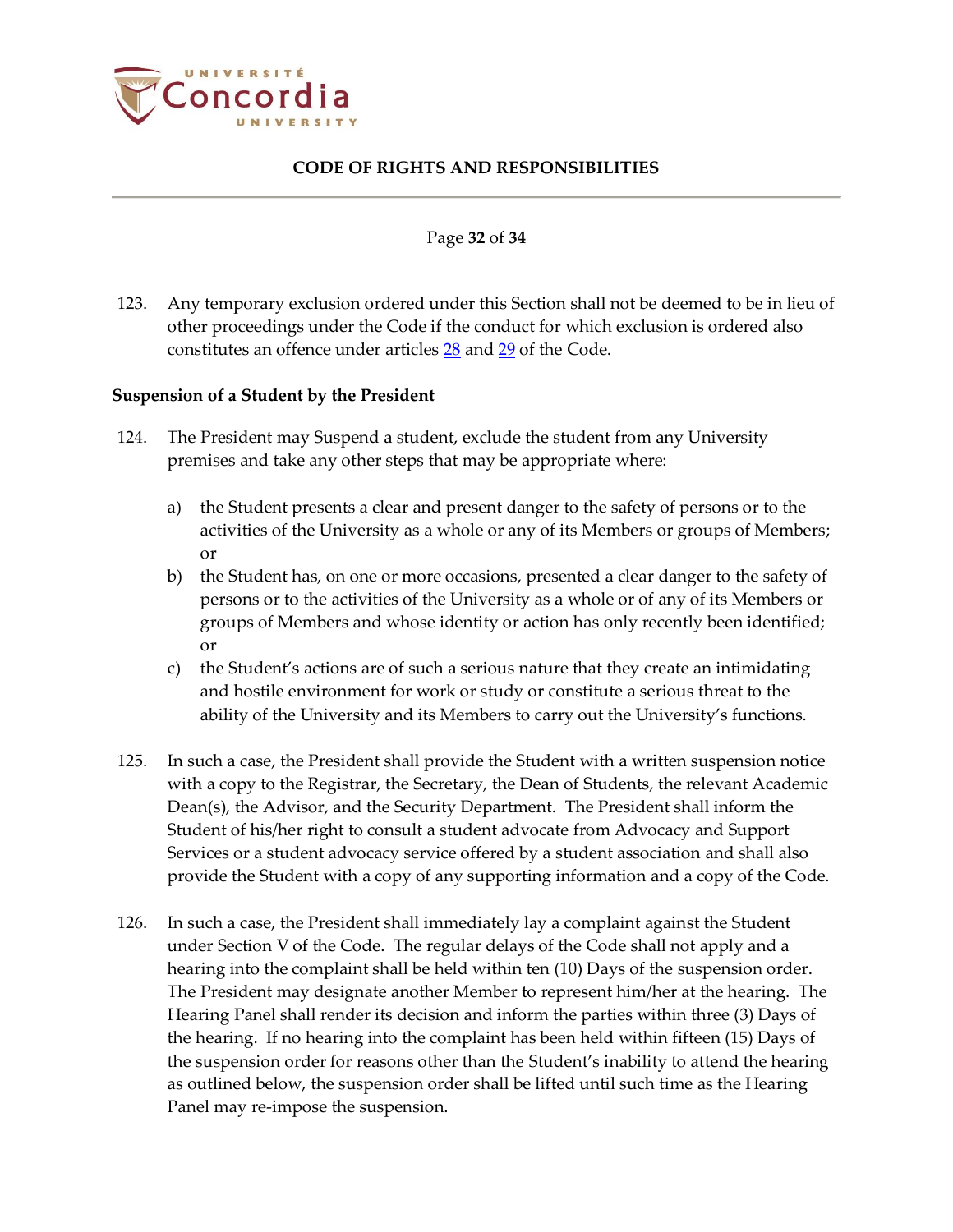

#### Page **33** of **34**

- 127. Should the suspended Student be unable to attend the hearing within the prescribed delay, he/she shall notify the Secretary as soon as he/she is able to attend a hearing. Upon such notification, the Secretary shall convene a hearing as soon as possible.
- 128. In the event that the Hearing Panel determines that the original complaint was unfounded, that decision shall not invalidate the Presidents' prior action. However, every effort shall be made to remedy any academic disadvantage that the student may have experienced as a consequence of the Suspension.
- 129. Upon the lifting of the Suspension, the Secretary shall notify the Registrar, the Dean of Students, the relevant Academic Dean(s), the Advisor and the Security Department.

#### <span id="page-32-0"></span>**Temporary Exclusion of a Member of the Faculty or Administrative and Support Staff**

- 130. Where a member of the faculty or administrative and support staff presents a clear and present danger to the safety or security of persons or to the activities of the University as a whole or of any of its individual Members, the matter shall be dealt with according to the provisions of the relevan[t collective or employee agreement](https://www.concordia.ca/hr/dept/employee-labour-relations/labour-agreements-collective-bargaining.html) o[r University Policy.](http://www.concordia.ca/about/policies.html)
- 131. A Member against whom such action is taken may seek recourse through the grievance procedures of the relevant [collective or employee agreement](https://www.concordia.ca/hr/dept/employee-labour-relations/labour-agreements-collective-bargaining.html) or the grievance procedures contained in *University Policy*, where they exist.

### <span id="page-32-1"></span>**SECTION X MISCELLANEOUS**

#### <span id="page-32-2"></span>**Confidential Nature of Files**

132. The Advisor shall maintain suitable records of complaints and their disposition which shall be accessible only to the staff of the Office of Rights and Responsibilities or as required by law. Such files shall be destroyed according to a retention schedule determined in accordance with provincial legislation.

#### <span id="page-32-3"></span>**Delays**

133. In the calculation of any delay set out in the Code, the months of July and August shall not be taken into account. However, in the case of a hearing before a Hearing Panel or an